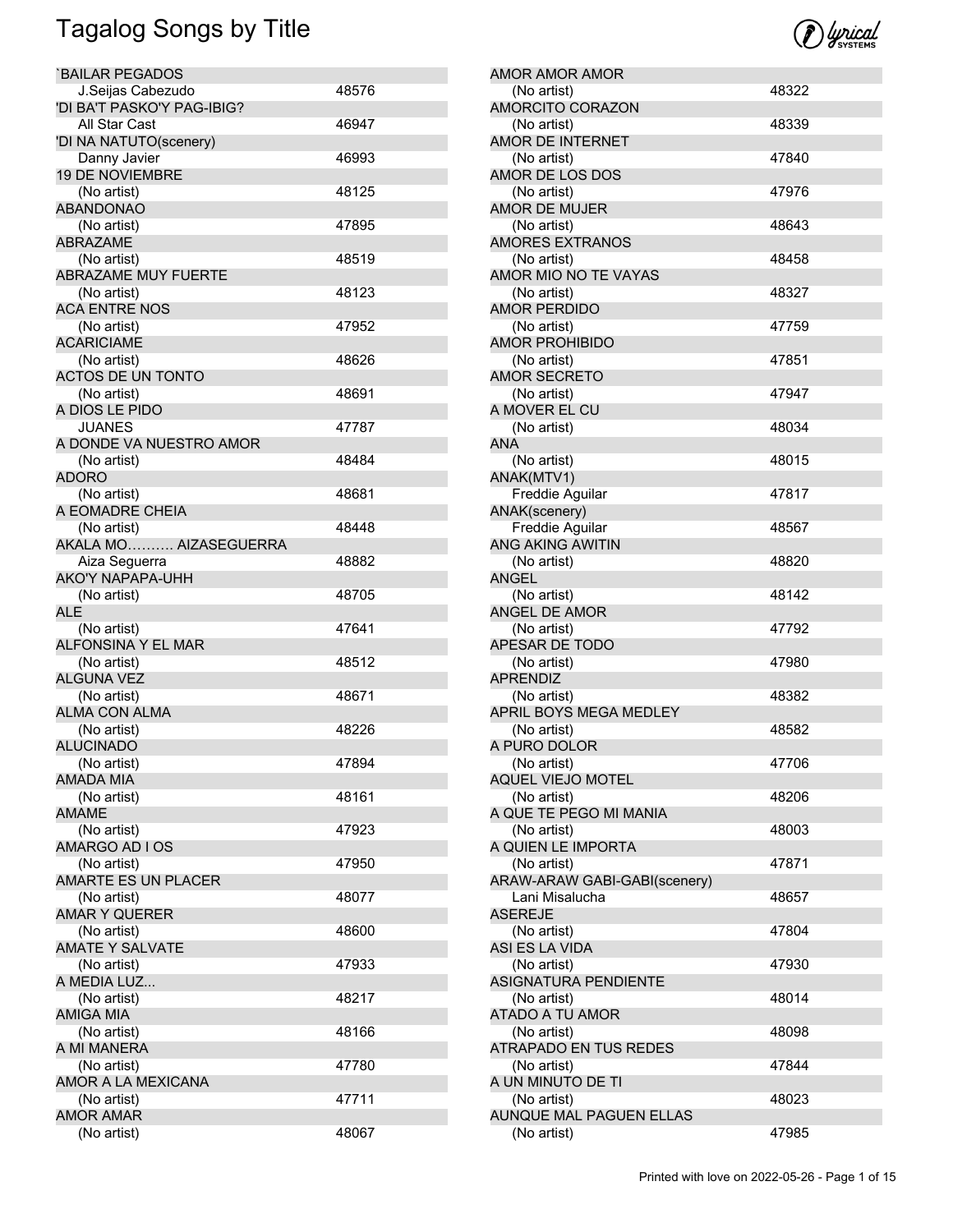| <b>AVE MARIA</b>                |       |
|---------------------------------|-------|
| (No artist)                     | 47899 |
| <b>AY PAPACITO</b>              |       |
| (No artist)                     | 48684 |
| AYUDAMT, DIAS MIA               |       |
| (No artist)                     | 48038 |
| AZUL                            |       |
| (No artist)                     | 48207 |
| <b>AZUQUITA PA'LCAFE</b>        |       |
| (No artist)                     | 48287 |
| <b>BACARCEL DE SING-SING</b>    |       |
| (No artist)                     | 48148 |
| <b>BA DNDA</b>                  |       |
| (No artist)                     | 48193 |
| <b>BAILAMOS</b>                 |       |
| (No artist)                     | 48102 |
| BAKIT?                          |       |
| Aegis                           | 48785 |
| Gloc9 And Cooky Chua            | 48885 |
| <b>BAKIT 'DI TOTOHANIN</b>      |       |
| (No artist)                     | 48701 |
| <b>BAKIT DE TOTOHANIN</b>       |       |
| Carol Banawa                    | 49025 |
| <b>BAKIT IKAW PA</b>            |       |
| Imelda Papin                    | 46920 |
| <b>BAKIT KA IIYAK?</b>          |       |
| Jeremiah                        | 47542 |
| <b>BAKIT LABIS KITANG MAHAL</b> |       |
| Unknown                         | 46928 |
| <b>BAKIT NGAYON KA LANG</b>     |       |
| Ogie Alcasid                    | 48913 |
| <b>BAKIT PA</b>                 |       |
| Vehnee Saturno                  | 48969 |
|                                 |       |
| <b>BAKIT PA(scenery1)</b>       |       |
| Jessa                           | 46946 |
| <b>BAKIT PA(scenery2)</b>       | 48842 |
| Jessa<br><b>BAKIT PA BA</b>     |       |
|                                 |       |
| Jayr                            | 48901 |
| BALATKAYO(scenery)              |       |
| Anthony Castelo                 | 48087 |
| <b>BANANA</b>                   |       |
| (No artist)                     | 48632 |
| <b>BANDIDA</b>                  |       |
| (No artist)                     | 48406 |
| <b>BANO DE LUNA</b>             |       |
| (No artist)                     | 48107 |
| <b>BA PINAGOO</b>               |       |
| (No artist)                     | 48197 |
| <b>BASANG BASA SA ULAN</b>      |       |
| Aegis                           | 48787 |
| <b>BAWAL NA GAMOT(scenery)</b>  |       |
| <b>Boy Cristopher</b>           | 46939 |
| <b>BAWAT SANDALI</b>            |       |
| (No artist)                     | 47644 |
| BЕ                              |       |
| (No artist)                     | 48103 |
| BEBER DE TU SANGRE              |       |
| (No artist)                     | 47751 |
| BE MY LADY(scenery1)            |       |
| Unknown                         | 46929 |
| BE MY LADY(scenery2)            |       |
| Unknown                         | 46930 |
| <b>BESAME</b>                   |       |
| (No artist)                     | 48240 |
|                                 |       |



| <b>BESO A BESO DULCEMENTE</b>  |       |
|--------------------------------|-------|
| (No artist)                    | 48628 |
| BESOS EN LA BOCA               |       |
| (No artist)                    | 47935 |
| <b>BIBRE</b>                   |       |
| (No artist)                    | 48145 |
| <b>BLANCA NAVIDAD</b>          |       |
| (No artist)                    | 48417 |
| <b>BOHEMIO DE AFICION</b>      |       |
| (No artist)                    | 47987 |
| <b>BOOM BOOM</b>               |       |
| (No artist)                    | 48189 |
| <b>BOTH SIDES NOW(scenery)</b> |       |
|                                |       |
| Johi Mitchel                   | 46950 |
| <b>BRINCA LA TABLITA</b>       |       |
| (No artist)                    | 48432 |
| <b>BRUJERIA</b>                |       |
| (No artist)                    | 48031 |
| BUKAS NA LANG KITA MAMAHALIN   |       |
| Lani Misalucha                 | 49026 |
| <b>BULAG SA KATOTOHANAN</b>    |       |
| (No artist)                    | 47636 |
| <b>BULAKLAK</b>                |       |
| <b>Hot Babes</b>               | 49008 |
| <b>BUSCANDOLA</b>              |       |
| (No artist)                    | 47737 |
| BY YOUR SIDE                   |       |
| (No artist)                    | 48824 |
| CABALLO VIEJO                  |       |
| (No artist)                    | 48196 |
| CACHONDEA                      |       |
|                                |       |
| (No artist)                    | 47998 |
| <b>CALI PACHANGUERO</b>        |       |
| (No artist)                    | 47994 |
| CAMA SE CURA UNA HERIDA        |       |
| (No artist)                    | 48245 |
| <b>CAMBALACHE</b>              |       |
| (No artist)                    | 48154 |
| <b>CAMINITO</b>                |       |
| (No artist)                    | 48268 |
| <b>CAMINOS DE MICHOACAN</b>    |       |
| (No artist)                    | 47761 |
| CAMPANA SOBRE CAMPANA          |       |
| (No artist)                    | 48418 |
| CANDELA(scenery1)              |       |
| <b>Unknown Artist</b>          | 48162 |
| CANDELA(scenery2)              |       |
| <b>Unknown Artist</b>          | 48460 |
| CANDILEJAS                     |       |
| (No artist)                    | 47582 |
| <b>CANTA</b>                   |       |
| (No artist)                    | 48403 |
| <b>CARADELO</b>                |       |
|                                |       |
| (No artist)                    | 48363 |
| <b>CARA LUNA</b>               |       |
| (No artist)                    | 47879 |
| <b>CARITO</b>                  |       |
| (No artist)                    | 47929 |
| CASI                           |       |
| (No artist)                    | 48707 |
| <b>CASI UN HECHIZO</b>         |       |
| (No artist)                    | 48636 |
|                                |       |
| <b>CELOS</b>                   |       |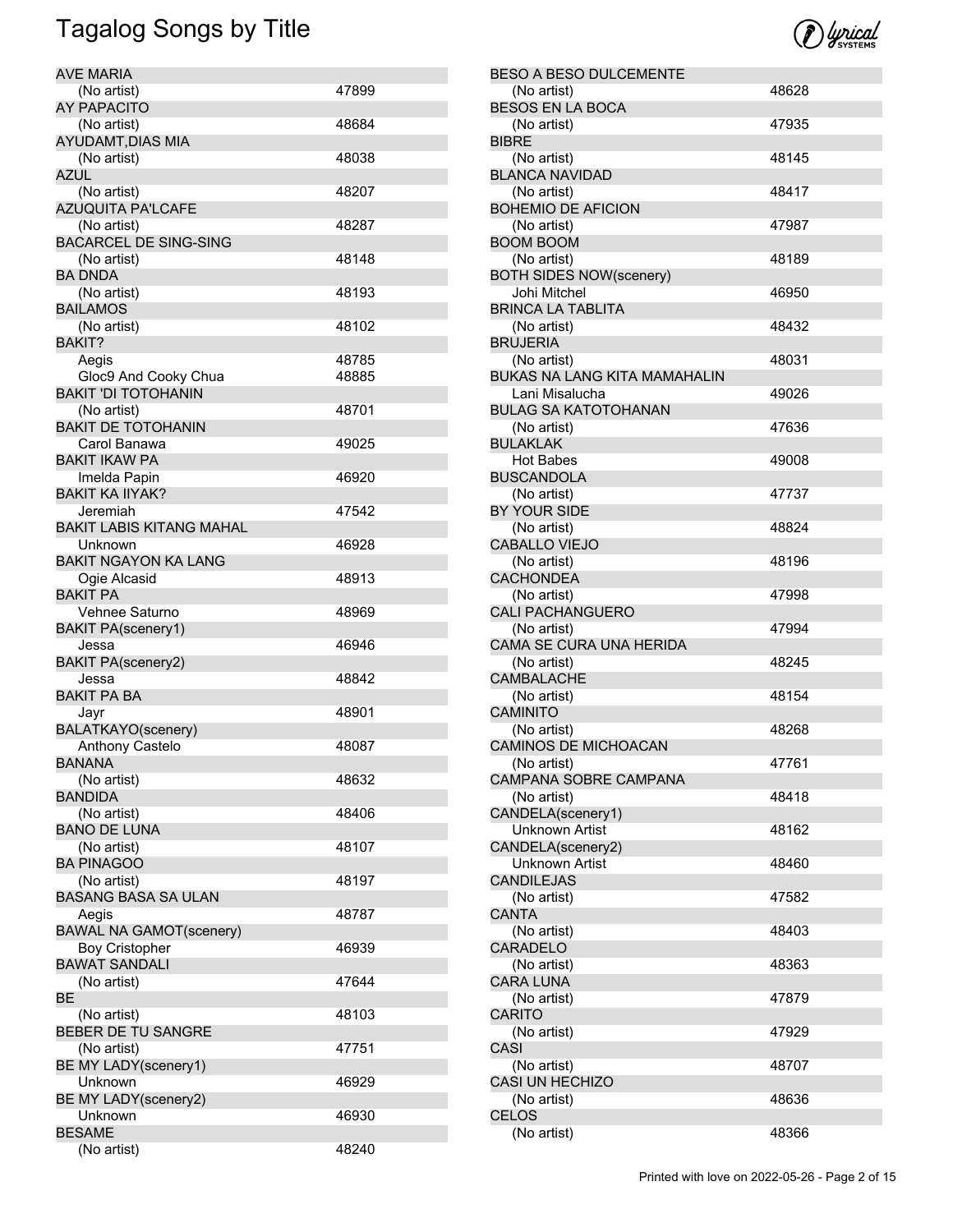| <b>CENIZAS</b>                         |       |
|----------------------------------------|-------|
| (No artist)                            | 48490 |
| <b>CICO POR ELLA</b>                   |       |
| (No artist)                            | 48210 |
| <b>CIELITO LINDO</b>                   |       |
| (No artist)                            | 47764 |
| <b>CINTURA DE FUEGA</b>                |       |
| (No artist)                            | 48234 |
| <b>COMER A BESOS</b>                   |       |
| (No artist)                            | 47941 |
| COMO ABEJA AL PANAL                    |       |
| (No artist)<br>COMO BALLA LA MORENA    | 48489 |
|                                        |       |
| (No artist)<br><b>COMO DUELE</b>       | 48371 |
| (No artist)                            | 48318 |
| <b>COMO DUELE PERDERTE</b>             |       |
| (No artist)                            | 48464 |
| COMO EL SOL Y EL TRIGO                 |       |
| (No artist)                            | 48474 |
| COMO FUIA ENAMORARME DE TI             |       |
| (No artist)                            | 48386 |
| COMO HAN PASADO LOS ANOS               |       |
| (No artist)                            | 47716 |
| <b>COMO LA FLOR</b>                    |       |
| (No artist)                            | 47854 |
| COMO ME HACES FALTA                    |       |
| (No artist)                            | 48387 |
| <b>COMO OLVIDAR</b>                    |       |
| (No artist)                            | 47878 |
| <b>COMO QUE</b>                        |       |
| (No artist)                            | 48160 |
| COMO QUIEN PIERDE UNA ESTRELLA         |       |
| (No artist)                            | 48472 |
| COMO TE DESEO                          |       |
| (No artist)                            | 47736 |
| <b>COMO TE EXTRANO</b>                 |       |
| (No artist)                            | 47892 |
| COMO TE VOY A OLVIDAR                  |       |
| (No artist)                            | 47850 |
| COMO TO EXTRANO MI AMOR                |       |
| (No artist)                            | 48062 |
| COMO TU(scenery1)                      |       |
| P.Trim.J.Lglesias                      | 48526 |
| COMO TU(scenery2)                      |       |
| P.Trim.J.Lglesias                      | 47826 |
| COMO YO TE AMO                         | 48150 |
| (No artist)<br><b>CONAGAN DE MUJER</b> |       |
| (No artist)                            | 48294 |
| <b>CONCIENCIA</b>                      |       |
| (No artist)                            | 48050 |
| CON LOS ANOS QUE ME QUEDAN             |       |
| (No artist)                            | 48652 |
| CON MI BURRITO SABANERO                |       |
| (No artist)                            | 48424 |
| CONTIGO A LA DISTANCIA                 |       |
| (No artist)                            | 48639 |
| <b>CONTIGO APRENDI</b>                 |       |
| (No artist)                            | 47958 |
| <b>CONTRA LA CORRIENTE</b>             |       |
| (No artist)                            | 48412 |
| <b>CORAZON</b>                         |       |
| (No artist)                            | 48191 |
|                                        |       |



| <b>CORAZON DE ACERO</b>                  |       |
|------------------------------------------|-------|
| (No artist)                              | 48649 |
| <b>CORAZON ESPINADO</b>                  |       |
| (No artist)                              | 48463 |
| <b>CORAZON PARTIO</b>                    |       |
| (No artist)<br><b>CORDILLERA</b>         | 48462 |
| (No artist)                              | 48453 |
| CORRIENTES YESMERALDAS                   |       |
| (No artist)                              | 48218 |
| <b>COSTUMBRES</b>                        |       |
| (No artist)                              | 47997 |
| <b>CRUZ DE OLVIDO</b>                    |       |
| (No artist)<br><b>CUANDA NADIE ME VE</b> | 48449 |
| (No artist)                              | 48244 |
| <b>CUANDO</b>                            |       |
| (No artist)                              | 48110 |
| CUANDO EL AMOR SE DANA                   |       |
| (No artist)                              | 48328 |
| <b>CUANDO ESTOY EN TUS BRAZOS</b>        |       |
| (No artist)                              | 48618 |
| <b>CUANDO ME ENAMORO</b><br>(No artist)  | 48485 |
| <b>CUANDO SEAS GRANDE</b>                |       |
| (No artist)                              | 47747 |
| <b>CUANDO TALLAN LOS RECUERDOS</b>       |       |
| (No artist)                              | 48219 |
| <b>CUANDO TE ACUERDES DE MI</b>          |       |
| (No artist)                              | 47802 |
| CUANDO VUELVA A TU LADO                  | 48642 |
| (No artist)<br>CUAVTITO AVUL             |       |
| (No artist)                              | 48155 |
| CUBA QUE LINDOS SON TUS PAISAJES         |       |
| (No artist)                              | 48409 |
| <b>CUCURRUCUCU PALOMA</b>                |       |
| Tootsie Guevara                          | 48541 |
| <b>CUIDADO CON EL CORAZON</b>            | 48619 |
| (No artist)<br><b>CUIDALA</b>            |       |
| (No artist)                              | 48711 |
| <b>CUMBIA SHH</b>                        |       |
| (No artist)                              | 47805 |
| <b>CVANDO SALI DE CUBA</b>               |       |
| (No artist)                              | 48143 |
| <b>CVENTAME</b>                          |       |
| (No artist)<br><b>DADALHIN</b>           | 48144 |
| (No artist)                              | 48693 |
| DAHIL BA SA KANYA(scenery)               |       |
| Jaya                                     | 46975 |
| DAHIL MAHAL NA MAHAL KITA(MTV)           |       |
| Roselle Nava                             | 48179 |
| DAHIL MAHAL NA MAHAL KITA(scenery)       |       |
| Roselle Nava                             | 46991 |
| DAHIL SA'YO(MTV)<br>DAHIL SA'YO          | 46996 |
| DAHIL SA'YO(scenery)                     |       |
| DAHIL SA'YO                              | 46997 |
| DAHIL TANGINC IKAW(scenery2)             |       |
| Jaya                                     | 47960 |
| DAHIL TANGING IKAW(scenery)              |       |
| Jaya                                     | 47002 |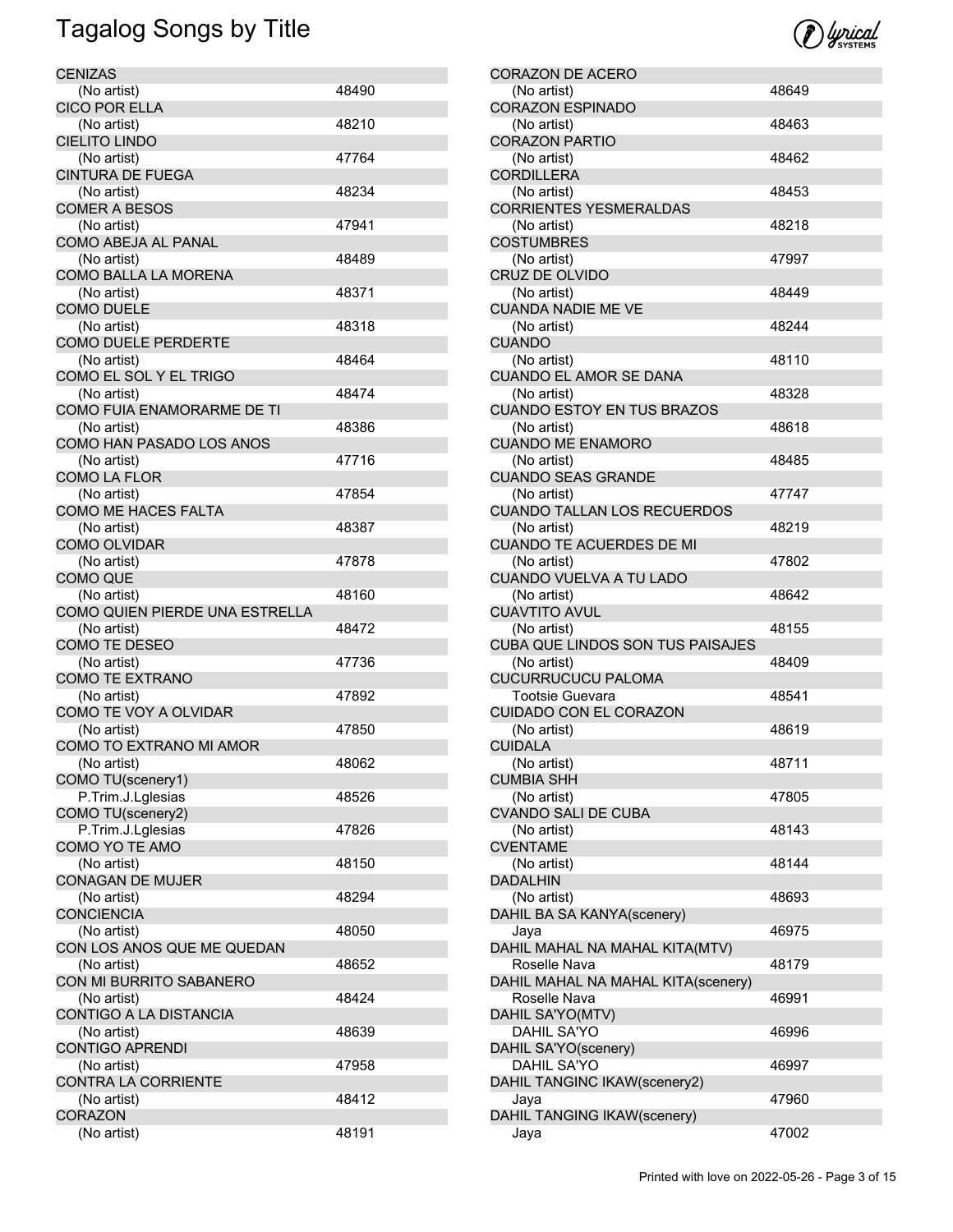| <b>DAME</b>                |       |
|----------------------------|-------|
| (No artist)                | 47904 |
| DAME UN POCO MAS           |       |
| (No artist)                | 48340 |
| DANDE ESTHS LAS LADIONES   |       |
| (No artist)                | 48041 |
| DASCANAGANES DAS HISTANIAS |       |
|                            |       |
| (No artist)                | 48248 |
| DE CORAZON A CORAZON       |       |
| (No artist)                | 48651 |
| <b>DEJARIA TODO</b>        |       |
| (No artist)                | 47702 |
| DE LA UNAALAS DOS          |       |
| (No artist)                | 48426 |
| <b>DEMASIADO ROMANTICA</b> |       |
| (No artist)                | 48308 |
| DE NINA A MUJER            |       |
| (No artist)                | 47586 |
| DE QUE MANERA TE VLVJDU    |       |
|                            |       |
| (No artist)                | 48188 |
| <b>DESDEN</b>              |       |
| (No artist)                | 48451 |
| DESDE QUE NO ESTAS AQUI    |       |
| (No artist)                | 48398 |
| <b>DESEOS</b>              |       |
| (No artist)                | 48213 |
| <b>DESESPERADO</b>         |       |
| (No artist)                | 48633 |
| DESNUDA                    |       |
|                            |       |
| (No artist)                | 47715 |
| <b>DESNUDATE MUJEN</b>     |       |
| (No artist)                | 48235 |
| <b>DESPOJOS</b>            |       |
| (No artist)                | 47585 |
| DEVORAME OTRA VEZ          |       |
| (No artist)                | 48712 |
| DE VUELTA Y VUELTA         |       |
| (No artist)                | 48297 |
| DICEN QUE LOS HUMBRES      |       |
| (No artist)                | 48173 |
| DILE A ELLA                |       |
|                            |       |
| (No artist)                | 48233 |
| <b>DIME</b>                |       |
| (No artist)                | 48384 |
| DIME CUAL ES SU NOMBRE     |       |
| (No artist)                | 48296 |
| <b>DIMELO</b>              |       |
| (No artist)                | 48465 |
| <b>DIRECTO AL CORAZON</b>  |       |
| (No artist)                | 47973 |
| DON'T KNOW WHAT TO DO      |       |
| (No artist)                | 47635 |
| DONDE ESTA LA VIDA         |       |
|                            |       |
| (No artist)                | 48080 |
| DONDE ESTARA MI PRIMAVERA  |       |
| (No artist)                | 47893 |
| <b>DON GOYO</b>            |       |
| (No artist)                | 48399 |
| <b>DON PIRULI</b>          |       |
| (No artist)                | 48433 |
| <b>DOS ALMAS</b>           |       |
| (No artist)                | 48475 |
| DO YOU LOVE ME             |       |
| (No artist)                | 47728 |
|                            |       |



| DO YOU WANT ME?                                                                    |       |
|------------------------------------------------------------------------------------|-------|
| Aegis                                                                              | 48810 |
| <b>DUENDES</b>                                                                     |       |
| (No artist)                                                                        | 48169 |
| DULCEUENENA                                                                        |       |
| (No artist)                                                                        | 48243 |
| <b>DUS ALMAS</b>                                                                   |       |
| (No artist)                                                                        | 48187 |
| EACH DAY WITH YOU (scenery)                                                        |       |
| F.Klelner+B.Say+Bami                                                               | 47009 |
| EGOISMO                                                                            |       |
|                                                                                    | 48274 |
| (No artist)                                                                        |       |
| EI PEOR DE MIS FRACASOS                                                            |       |
| (No artist)                                                                        | 48054 |
| EI PIOJO Y LA PULCA                                                                |       |
| (No artist)                                                                        | 48428 |
| <b>EI TRISTE</b>                                                                   |       |
| (No artist)                                                                        | 48487 |
| EL AMOR ACABA                                                                      |       |
| (No artist)                                                                        | 48646 |
| ELAMOR DE MI BEMO                                                                  |       |
| (No artist)                                                                        | 48190 |
| EL AMOR DE MI VIDA                                                                 |       |
| (No artist)                                                                        | 48598 |
| EL BAILE DEL GAVILAN                                                               |       |
| (No artist)                                                                        | 47856 |
| EL BAILE DEL SAPITO                                                                |       |
| (No artist)                                                                        | 47842 |
| ELBAILE DEL SUAVECITA                                                              |       |
| (No artist)                                                                        | 48239 |
| <b>ELCANTANTE</b>                                                                  |       |
|                                                                                    |       |
| (No artist)                                                                        | 48231 |
| EL DESENQANO                                                                       |       |
| (No artist)                                                                        | 48250 |
| EL DOLOR DE TU PRESENCIA                                                           |       |
| (No artist)                                                                        | 47785 |
| EL DUELO                                                                           |       |
| (No artist)                                                                        | 47745 |
| EL ESQUELETO                                                                       |       |
| (No artist)                                                                        | 48457 |
| ELFNIA DE TU ADIAS                                                                 |       |
| (No artist)                                                                        | 48232 |
| EL GENERALISIMO                                                                    |       |
| (No artist)                                                                        | 48343 |
|                                                                                    |       |
| <b>EL GUSANITO</b>                                                                 |       |
| (No artist)                                                                        | 48030 |
|                                                                                    |       |
| EL HOMBRE QUE YO AMO<br>(No artist)                                                | 47580 |
| <b>EL IDIOTA</b>                                                                   |       |
| (No artist)                                                                        | 47800 |
|                                                                                    |       |
|                                                                                    | 47954 |
| (No artist)                                                                        |       |
|                                                                                    | 48427 |
| (No artist)                                                                        |       |
|                                                                                    |       |
| (No artist)                                                                        | 48447 |
| EL JALICIENSE<br>ELJUEGO DE LAS VOCALES<br>EL JUEGO OE LA MANE<br><b>EL LADRON</b> |       |
| (No artist)                                                                        | 48679 |
| EL LISTON DE TU PELO                                                               |       |
| (No artist)                                                                        | 48682 |
| <b>EL MENEITO</b>                                                                  |       |
| (No artist)                                                                        | 48357 |
| EL METRO<br>(No artist)                                                            | 48356 |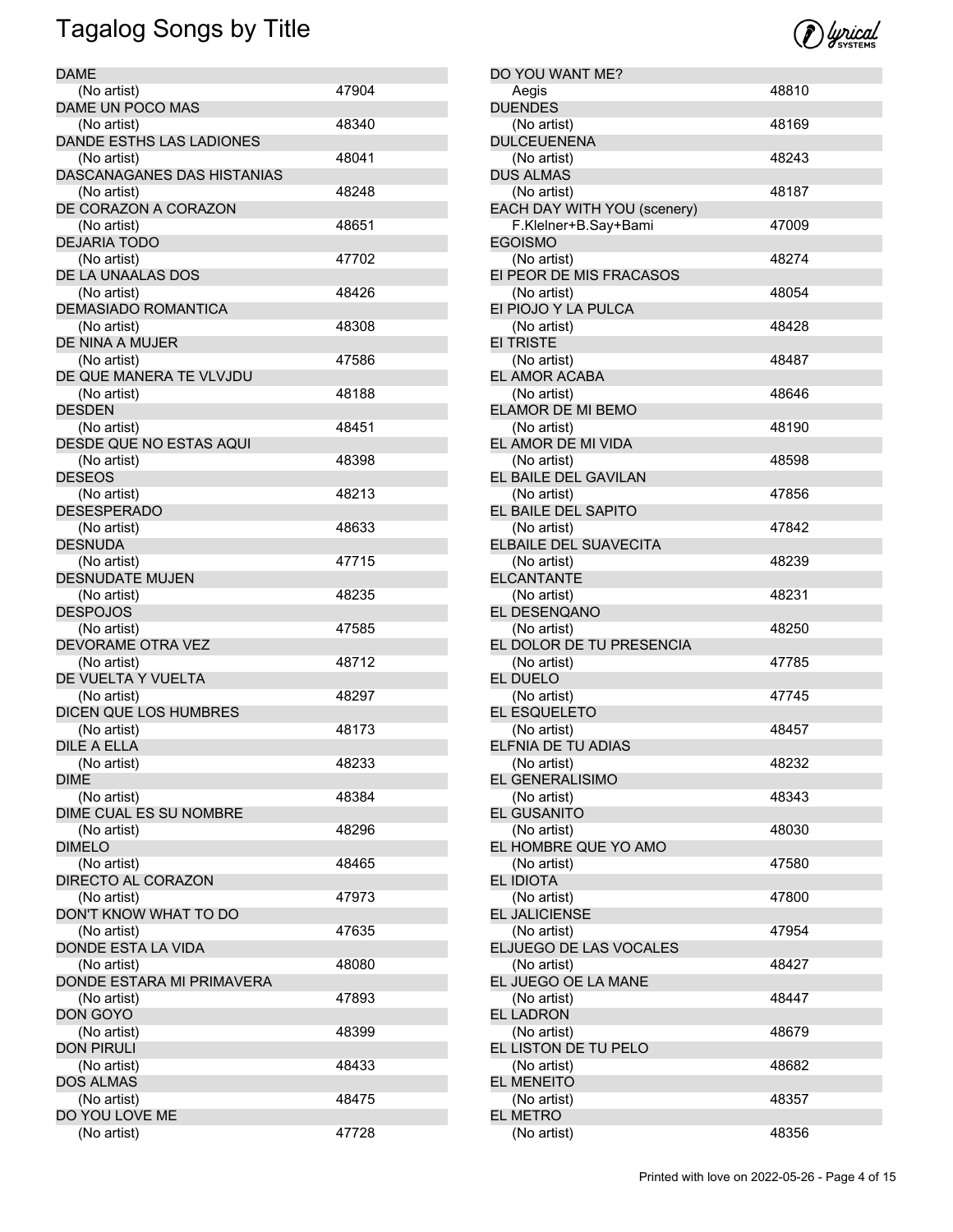| <b>EL MURGUERO</b>                |       |
|-----------------------------------|-------|
| (No artist)                       | 48359 |
| EL NEGRITO DEL BATEY              |       |
| (No artist)                       | 48404 |
| EL PARIO DE MI CASA               |       |
| (No artist)                       | 48434 |
| <b>EL PORRO</b>                   |       |
| (No artist)                       | 48195 |
| <b>EL PRESO</b>                   |       |
| (No artist)                       | 48713 |
| EL PRIVILEGIO DE AMAR             |       |
| (No artist)                       | 48216 |
| <b>EL PROBLEMA</b>                |       |
| (No artist)                       | 48678 |
| EL QUE MAS TE HA QUERIDO          |       |
| (No artist)                       | 48515 |
| <b>EL REY</b>                     |       |
| (No artist)                       | 48450 |
| <b>EL SALADO</b>                  |       |
| (No artist)                       | 47983 |
| EL SANTO CACHDN                   |       |
| (No artist)                       | 48283 |
| EL TAMBORILERO                    |       |
| (No artist)                       | 48416 |
| EL TEMA DEL MARIACHI              |       |
| (No artist)                       | 48019 |
| <b>ELTIBORON</b>                  |       |
| (No artist)                       | 48192 |
| EL ULTIMO ADIOS                   |       |
| (No artist)                       | 47835 |
| EL ULTIMO TRAGO                   |       |
| (No artist)                       | 47779 |
| <b>EL VENADO</b>                  |       |
| (No artist)                       | 48683 |
| <b>EL VENAO</b>                   |       |
| (No artist)                       | 48332 |
| EN ALGUN LUGAR                    |       |
| (No artist)                       | 47746 |
| <b>ENAMORADO DE TI</b>            |       |
| (No artist)                       | 48367 |
| <b>EN EL 2000</b>                 |       |
| (No artist)                       | 48706 |
| EN MI VIEJO SAN JUAN              |       |
| (No artist)                       | 48272 |
| EN ML VIEJO SAN JUAN              |       |
| (No artist)                       | 48227 |
| <b>EN QUE MOMENTO</b>             |       |
| (No artist)                       | 48013 |
| <b>ENTRA A MI VIDA</b>            |       |
| (No artist)                       | 47784 |
| <b>ENTRE DOS TIERRAS</b>          |       |
| (No artist)                       | 48454 |
| ENTRE EL DELIRIO Y LA LOCURA      |       |
| (No artist)                       | 47928 |
| ENTRE EL MAR Y UNA ESTRELLA       |       |
| (No artist)<br><b>ERES CASADO</b> | 48459 |
| (No artist)                       | 48670 |
| ERES MI RELIGION                  |       |
| (No artist)                       | 47898 |
| ERES TODO EN MI                   |       |
| (No artist)                       | 48214 |
| ER NOB DSRAN                      |       |
| (No artist)                       | 48321 |
|                                   |       |



| <b>ESCANDALO</b>               |       |
|--------------------------------|-------|
| (No artist)                    | 48680 |
| <b>FSCAPAR</b>                 |       |
| (No artist)                    | 48673 |
| <b>ESCAPE</b>                  |       |
|                                |       |
| (No artist)                    | 48372 |
| <b>ES DEMASIADO TARDE</b>      |       |
| (No artist)                    | 48491 |
| <b>ES LA MUJER</b>             |       |
| (No artist)                    | 47982 |
| <b>ESOS OJITOS NEGROS</b>      |       |
|                                |       |
| (No artist)                    | 48146 |
| <b>ESPERANZA</b>               |       |
| (No artist)                    | 48509 |
| <b>ES POR AMOR</b>             |       |
| (No artist)                    | 47836 |
|                                |       |
| ESTA TARDE VI LLOVER(scenery1) |       |
| Unknown Artist                 | 48225 |
| ESTA TARDE VI LLOVER(scenery2) |       |
| Unknown Artist                 | 48493 |
| <b>ESTOY AQUI</b>              |       |
|                                | 48461 |
| (No artist)                    |       |
| <b>ESTRECHEZ DE CORAZON</b>    |       |
| (No artist)                    | 48016 |
| ETERNAMENTE BELLA              |       |
| (No artist)                    | 48653 |
| EVERYDAY(scenery)              |       |
|                                |       |
| Agot Isidro                    | 47004 |
| <b>FELIZ NAVIDAD</b>           |       |
| (No artist)                    | 48422 |
| <b>FIESTA CALIENTE</b>         |       |
| (No artist)                    | 48358 |
|                                |       |
| <b>FINTA JUSCA</b>             |       |
| (No artist)                    | 48039 |
| <b>FLOR SIN RETONO</b>         |       |
| (No artist)                    | 48334 |
| <b>FOTOGRAF I AS</b>           |       |
| (No artist)                    |       |
|                                | 47936 |
| <b>FUESO EN EL FUESO</b>       |       |
| (No artist)                    | 48317 |
| <b>FUISTE MIA UN VERANO</b>    |       |
| (No artist)                    | 48064 |
| <b>GEMA</b>                    |       |
|                                |       |
| (No artist)                    | 48452 |
| <b>GENIO ATRAPADO</b>          |       |
| (No artist)                    | 48052 |
| <b>GIGANTE DE HIERRO</b>       |       |
| (No artist)                    | 47945 |
|                                |       |
| <b>GINTONG ARAW(scenery)</b>   |       |
| Rddrigo Drbase+Jocel Ym Ramas  | 47023 |
| <b>GOZQR GIDA</b>              |       |
| (No artist)                    | 48100 |
| <b>GRACIAS A LA VIDA</b>       |       |
|                                |       |
| (No artist)                    | 48513 |
| <b>GRANDE GRANDE</b>           |       |
| (No artist)                    | 48483 |
| <b>GUITARRAS BLANCAS</b>       |       |
| (No artist)                    | 47738 |
| <b>HABLANDO CLARO</b>          |       |
|                                |       |
| (No artist)                    | 48709 |
| HACER EL AMOR CON OTRO         |       |
| (No artist)                    | 48496 |
| HAHANAPIN KO(scenery1)         |       |
| Aegis                          | 47042 |
|                                |       |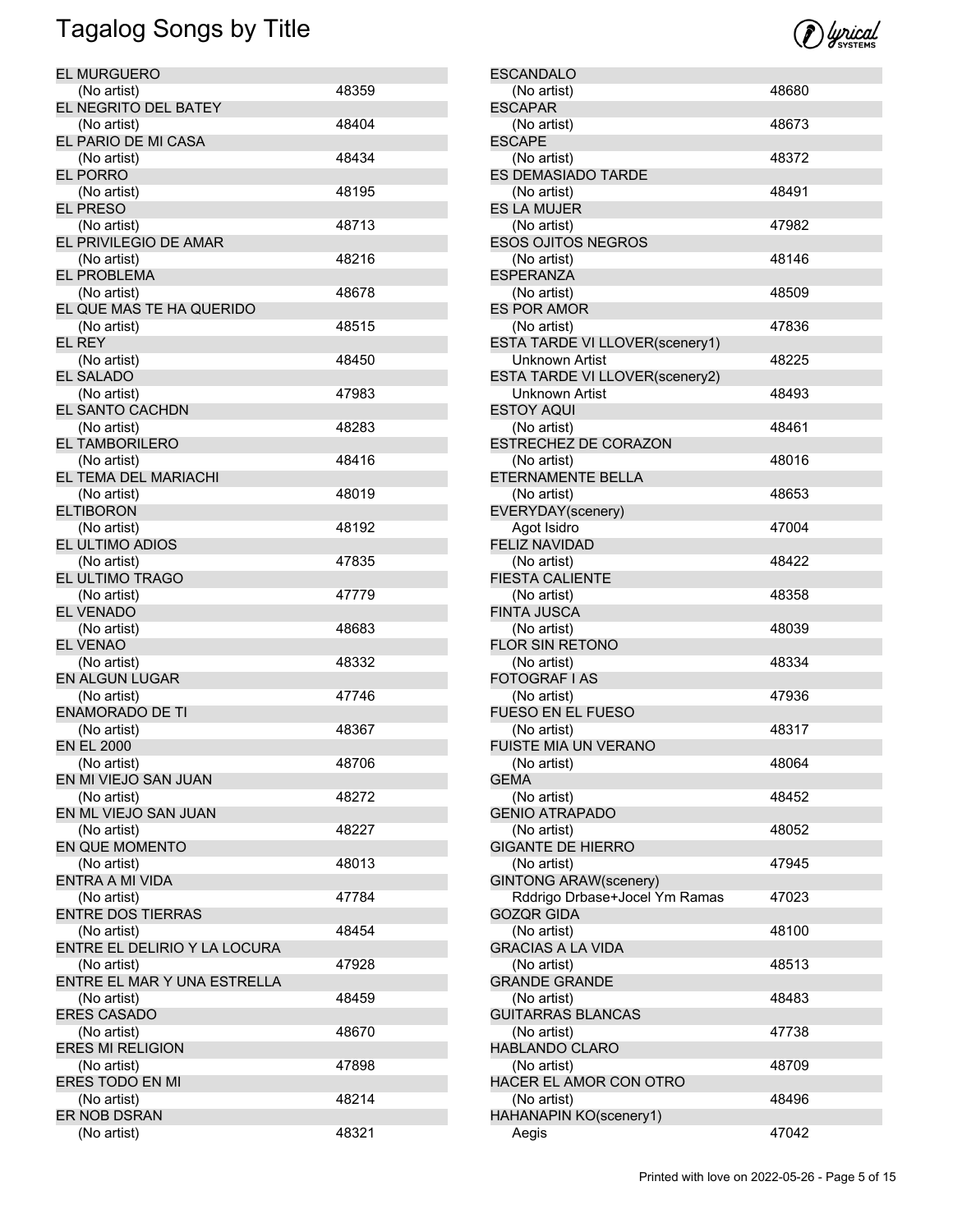| HAHANAPIN KO(scenery2)                     |             |  |
|--------------------------------------------|-------------|--|
| Aegis                                      | 48788       |  |
| HALIK(MTV1)                                |             |  |
| Aegis                                      | 48784       |  |
| <b>HAN COGIDO LA COSA</b>                  |             |  |
| (No artist)                                | 48120       |  |
| <b>HASTA</b>                               |             |  |
| (No artist)                                | 48113       |  |
| <b>HASTA QUE VUELVAS</b>                   | 47811       |  |
| (No artist)<br>HAY QUE EMPEZAR OTRA VEZ    |             |  |
| (No artist)                                | 48362       |  |
| <b>HE'S SOMEHOW BEEN</b>                   |             |  |
| (No artist)                                | 47726       |  |
| <b>HERIDA MORTAL</b>                       |             |  |
| (No artist)                                | 47926       |  |
| <b>HERMOSO CARINO</b>                      |             |  |
| (No artist)                                | 47763       |  |
| <b>HEROE</b>                               |             |  |
| (No artist)                                | 47810       |  |
| <b>HINAHANAPHANAP KITA</b>                 |             |  |
| Regine Velasquez                           | 48991       |  |
| HINDI KO KAYA(scenery1)                    |             |  |
| Unknown                                    | 47639       |  |
| HINDI KO KAYA(scenery2)                    |             |  |
| Unknown                                    | 47045       |  |
| <b>HIRAM</b>                               |             |  |
| Sharon Cuneta                              | 48351       |  |
| <b>HOJAS EN BLANCO</b>                     |             |  |
| (No artist)                                | 48121       |  |
| HOMBRE LOBO EN PARIS                       |             |  |
| (No artist)                                | 47748       |  |
| HOW CAN I TELL YOU                         |             |  |
| (No artist)                                | 48504       |  |
| HUNDIDO EN UN RINCON                       |             |  |
| (No artist)<br><b>HUWAG KA NG MAGBALIK</b> | 48012       |  |
| (No artist)                                | 48692       |  |
| <b>IBANG-IBA KA NA (scenery)</b>           |             |  |
| Renz Verano                                | 47095       |  |
| <b>IINGATAN KA</b>                         |             |  |
| Carol Banawa                               | 48394       |  |
| <b>IKA'Y MAHAL PA RIN</b>                  |             |  |
| Rockstar 2                                 | 48849       |  |
| <b>IKA'Y MAHAL PA RIN(scenery)</b>         |             |  |
| Vehnee Saturno                             | 47111       |  |
| <b>IKAW</b>                                |             |  |
| Aegis                                      | 48777       |  |
| Regine Velasquez                           | 49021       |  |
| <b>IKAW</b> (scenery)                      |             |  |
| Louie Ocampo                               | 47072       |  |
| <b>IKAW LAMANG(scenery)</b>                |             |  |
| Jaya                                       | 47097 48089 |  |
| <b>IKAW LANG ANG MAHAL(scenery)</b>        |             |  |
| Donna Qvua                                 | 47104       |  |
| <b>IKAW NA SANA(scenery)</b>               |             |  |
| Vehnee Saturno                             | 47115       |  |
| <b>I KAW PALA</b>                          |             |  |
| (No artist)                                | 48674       |  |
| <b>IKAW PA RIN(scenery)</b>                |             |  |
| Ted Ito                                    | 47121       |  |
| <b>IKAW SANA</b>                           |             |  |
| Ogie Alcasid                               | 48912       |  |
| <b>ILARIJE</b>                             |             |  |
| (No artist)                                | 47581       |  |



| <b>INEVMABLE</b>                      |       |
|---------------------------------------|-------|
|                                       | 48112 |
| (No artist)<br><b>INFIEL</b>          |       |
| (No artist)                           | 48165 |
| <b>INOLVIDABLE</b>                    |       |
| (No artist)                           | 48602 |
| <b>IPAGLALABAN KO(scenery)</b>        |       |
| Freddie Aguilar                       | 47090 |
| <b>ISADORA DUNAN</b>                  |       |
| (No artist)                           | 48117 |
| I SHOULD HAVE NEVER CRIED             |       |
| (No artist)                           | 47730 |
| <b>IS IT A DREAM</b>                  |       |
| (No artist)                           | 47732 |
| <b>ITANONG MO SA PUSO KO</b>          |       |
| (No artist)                           | 48694 |
| I WILL BE HERE TO STAY(scenery1)      |       |
| Donna Cruz                            | 48859 |
| I WILL BE HERE TO STAY(scenery2)      |       |
| Donna Qvua                            | 47132 |
| IY YOE MUJER                          |       |
| (No artist)                           | 48076 |
| <b>JINGLE BELLS</b>                   |       |
| (No artist)                           | 48423 |
| <b>JUAN COLORATO</b>                  |       |
| (No artist)                           | 47766 |
| <b>JUGO A LA VIDA</b>                 |       |
| (No artist)                           | 47806 |
| <b>JUGUETE DE UADIE</b>               |       |
| (No artist)                           | 48286 |
| <b>JULIANA</b>                        |       |
| (No artist)                           | 47991 |
| <b>JUST CAN'T HELP FEELING</b>        |       |
| (No artist)                           | 48049 |
| KABA(scenery1)                        |       |
| <b>Tootsie Guevara</b>                | 47138 |
| KABA(scenery2)                        |       |
| Tootsie Guevara                       | 48840 |
| KAHIT MAPUTI NA ANG BUHOK KO          |       |
| <b>Rey Valera</b>                     | 48508 |
| KAHIT MAPUTI NA ANG BUHOK KO(scenery) |       |
| Rey Valera                            | 47188 |
| KAILANGAN KITA(scenery)               |       |
| Piolo                                 | 48871 |
| KAILANGAN KO'Y IKAW                   |       |
| Regine Velasquez                      | 48764 |
| KAILANGAN KO'Y IKAW(movie)            |       |
| Ogie Alcasid                          | 47169 |
| KAILANGAN KO'Y IKAW(scenery)          |       |
| Ogie Alcasid                          | 48915 |
| <b>KANINO BA?</b>                     |       |
| Jolina Magdangal                      | 48545 |
| <b>KANION BA?</b>                     |       |
| Jolina Magdangal                      | 48440 |
| KAPALARAN(scenery)                    |       |
| Rico Puno                             | 47144 |
| KAPALARAN(scenery2)                   |       |
| Rico Puno                             | 47922 |
| <b>KASAKANAN BA?</b>                  |       |
| Unknown                               | 47157 |
| <b>KAY TAGAL</b>                      |       |
| (No artist)                           | 47634 |
| <b>KILOMETROS</b>                     |       |
| (No artist)                           | 47809 |
|                                       |       |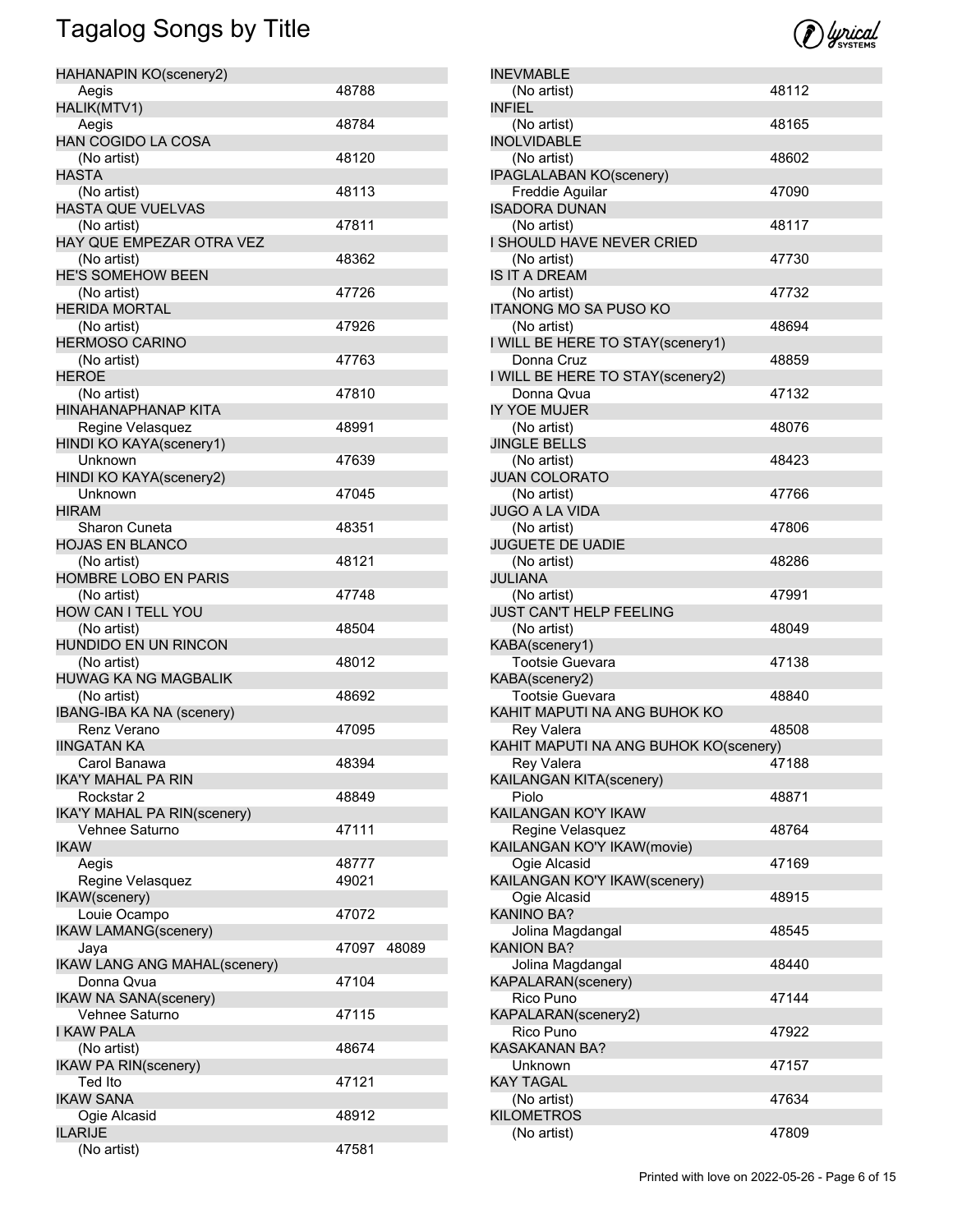| KISS ME GOODBYE                   |       |
|-----------------------------------|-------|
| (No artist)                       | 48702 |
| <b>KNELO K BOLEDKD</b>            |       |
| (No artist)                       | 48315 |
| <b>KULANG PA BA?</b>              |       |
| Jimmy Borja                       | 47192 |
| <b>KUMUSTA KA</b>                 |       |
| Freddie Aguilar                   | 48581 |
| <b>KUMUSTA KA(scenery)</b>        |       |
| Unknown                           | 47166 |
| KUNG AKO BA SIYA?                 |       |
| Piolo                             | 48951 |
| <b>KUNG ALAM KO LANG(scenery)</b> |       |
| Toni Daya                         | 47149 |
| KUNG KAILANGAN MO AKO(scenery)    |       |
| Unknown Artist                    | 47171 |
| <b>KUNG KAILAN PA</b>             |       |
| (No artist)                       | 48699 |
| LA AGARRO BAJANDO                 |       |
| (No artist)                       | 48300 |
| LA BALA                           |       |
| (No artist)                       | 47889 |
| <b>LA BARCA</b>                   |       |
| (No artist)                       | 48620 |
| <b>LA BOMBA</b>                   |       |
| (No artist)                       | 47803 |
| <b>LACAOENITA</b>                 |       |
| (No artist)                       | 48276 |
| LA CARCACHA                       |       |
| (No artist)                       | 47843 |
| LA CASITA DE MIS VIEJOS           |       |
| (No artist)                       | 48224 |
| LA CELULA QUE EXPLOTA             |       |
| (No artist)                       | 47742 |
| LA CHICA DE LA BOUTIQUE           |       |
| (No artist)                       | 48253 |
| <b>LACIBA</b>                     |       |
| (No artist)                       | 48105 |
| <b>LA COMAY</b>                   |       |
| (No artist)                       | 48029 |
| LA COPA DE VINO                   |       |
| (No artist)                       | 48254 |
| LA COPA ROTA                      |       |
| (No artist)                       | 48415 |
| LA CUMPARSITA                     |       |
| (No artist)                       | 48220 |
| LA DUENA DEL SWING                |       |
| (No artist)                       | 48044 |
| LA ENAMORADA DE UN AMIGO MIO      |       |
| (No artist)                       | 48060 |
| <b>LA FALDITA</b>                 |       |
| (No artist)                       | 47891 |
| LA FUERZA DEL CORAZON             |       |
| (No artist)                       | 48211 |
| LA GATA BAJO LA LLUVIA            |       |
| (No artist)                       | 48488 |
| LAGING IKAW PA RIN(scenery1)      |       |
| Roselle Nava                      | 47213 |
| LAGING IKAW PA RIN(scenery2)      |       |
| Roselle Nava                      | 48610 |
| <b>LAGING TAPAT(scenery)</b>      |       |
| Jolina Magdangal                  | 47220 |
| <b>LAGRIMAS NEGRAS</b>            |       |
| (No artist)                       | 48258 |
|                                   |       |



| LA HORA DE BAILAR        |       |
|--------------------------|-------|
| (No artist)              | 48354 |
| <b>LA INGRATA</b>        |       |
| (No artist)              | 47875 |
| LA LEY DEL MONET         |       |
| (No artist)              | 47765 |
| LA LLAMADA               |       |
| (No artist)              | 47858 |
| LA LLUVIA QUE CAE        |       |
| (No artist)              | 48068 |
| <b>LAM BADA</b>          |       |
| (No artist)              | 48361 |
| LA MEDIA VUELTA          |       |
| (No artist)              | 47782 |
| <b>LA MENTIRA</b>        |       |
| (No artist)              | 48641 |
| <b>LAMENTO BOLIVIANO</b> |       |
| (No artist)              | 47739 |
| LA MISMA                 |       |
| (No artist)              | 47955 |
| <b>LA MORENA</b>         |       |
| (No artist)              | 48204 |
| LA MURALLA VERDE         |       |
| (No artist)              | 47740 |
| <b>LA MURGA</b>          |       |
| (No artist)              | 48355 |
| LA NEGRA TIENE TUMBAO    |       |
| (No artist)              | 47873 |
| LA NEGRA TOMASA          |       |
| (No artist)              | 48405 |
| <b>LA PLAYA</b>          |       |
| (No artist)              | 48338 |
| <b>LA PUERTA</b>         |       |
| (No artist)              | 48599 |
| LA QLOVIA EVES TIV       |       |
| (No artist)              | 48159 |
| <b>LARAWANG KUPAS</b>    |       |
| Jerome Abalos            | 48566 |
| <b>LA SALSA VIVE</b>     |       |
| (No artist)              | 47988 |
| LAS BOTAS DE CHARRO      |       |
| (No artist)              | 47977 |
| LAS LLAVES DE MI ALMA    |       |
| (No artist)              | 47762 |
| <b>LAS MANANITAS</b>     |       |
| (No artist)              | 47760 |
| <b>LAS ROSAS</b>         |       |
| (No artist)              | 48025 |
| LA SUAVECITA             |       |
| (No artist)              | 48269 |
| LA ULTIMA NACHE          |       |
| (No artist)              | 48037 |
| LAVADO CEREBRAL          |       |
| (No artist)              | 48028 |
| LA VIDA ES UN CARNAVAL   |       |
|                          |       |
| (No artist)              | 47701 |
| LA VIDA LOCA             |       |
| (No artist)              | 47703 |
| LA VIDA SIGUE LGUAL      |       |
| (No artist)              | 48520 |
| LET THE PAIN REMAIN      |       |
|                          |       |
| (No artist)              | 48821 |
| LINDA EH<br>(No artist)  | 48032 |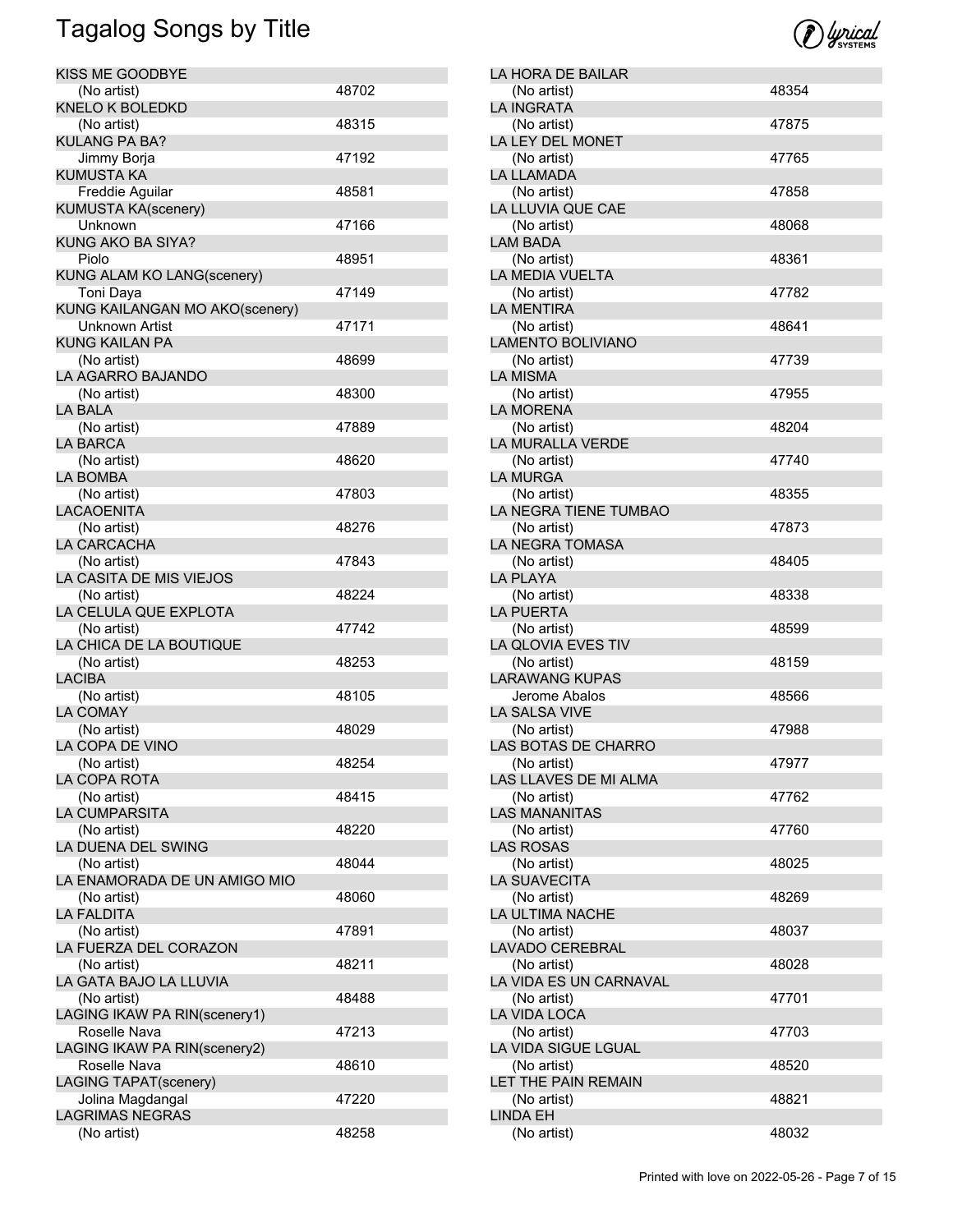| <b>LLAMA POR FAVOR</b>       |       |
|------------------------------|-------|
| (No artist)                  | 48510 |
| <b>LLEGAR A TI</b>           |       |
| (No artist)                  | 48138 |
| <b>LLORANDO SE FUE</b>       |       |
| (No artist)                  | 48360 |
| <b>LLORAN LAS ROSAS</b>      |       |
| (No artist)                  | 48018 |
| <b>LLORARAS</b>              |       |
| (No artist)                  | 47718 |
| LLORARE LAS PENAS            |       |
| (No artist)                  | 47940 |
| <b>LLORAR Y LLORAR</b>       |       |
| (No artist)                  | 47852 |
| <b>LLOVIENDO ESTRELLAS</b>   |       |
| (No artist)                  | 48373 |
| LLUVIA                       |       |
| (No artist)                  | 47999 |
| LOA BOMBA POK KY MARTIN      |       |
| (No artist)                  | 48070 |
| <b>LOA GOTA FRIA</b>         |       |
| (No artist)                  | 48073 |
| <b>LOA POLLERA COLORA</b>    |       |
| (No artist)                  | 48072 |
| LOCO                         |       |
| (No artist)                  | 47957 |
| <b>LOCO DE AMOR</b>          |       |
| (No artist)                  | 48075 |
| <b>LOCURAS TENGO DE TI</b>   |       |
| (No artist)                  | 48621 |
| LO HARE POR TI               |       |
| (No artist)                  | 47709 |
| LO QUE PASO ENTER TU Y YO    |       |
| (No artist)                  | 48634 |
| LOS MADEROS DE SAN JUAN      |       |
| (No artist)                  | 48429 |
| <b>LOS NUMEROS</b>           |       |
| (No artist)                  | 48435 |
| LOS PECES EN EL RIO          |       |
| (No artist)                  | 48421 |
| <b>LOS POLLITOS</b>          |       |
| (No artist)                  | 48430 |
| LOVE IS ALL WE NEED(scenery) |       |
| Vehnee Saturno               | 47211 |
| LUHA(MTV)                    |       |
| Aegis                        | 48586 |
| LUHA(scenery)                |       |
| Aegis                        | 47204 |
| LUNA LLENA                   |       |
| (No artist)                  | 48141 |
| <b>LUNA NUEVA</b>            |       |
| (No artist)                  | 48344 |
| LUPA(scenery)                |       |
| Rico Puno                    | 47920 |
| MAAALALA MO PA RIN(scenery)  |       |
| Unknown Artist               | 47642 |
| <b>MAARI BA?</b>             |       |
| Jamie Rivera                 | 48687 |
| <b>MAGBABALIK PA BA?</b>     |       |
| Dennis Arriola               | 48443 |
| MAGDALENA(scenery)           |       |
| Freddie Aguilar              | 47225 |
| <b>MAGING SINO KA MAN</b>    |       |
| Sharon Cuneta                | 47916 |
|                              |       |



| MAGING SINO KA MAN(scenery)                |       |
|--------------------------------------------|-------|
| <b>Unknown Artist</b>                      | 47293 |
| MAGKAKABALIKAN PA BA?                      |       |
| Imelda Papin                               | 47285 |
| MAHAL KA SA AKIN(scenery1)                 |       |
| Tootsie Guevara                            | 48456 |
| MAHAL KA SA AKIN(scenery2)                 |       |
| Tootsie Guevara                            | 47257 |
| MAHAL KITA WALANG IBA(scenery)             |       |
| Ogie Alcasid                               | 47258 |
| MAHAL MO BA AKO?                           |       |
| Jolina Magdangal                           | 47268 |
| MAHAL NA MAHAL KITA                        |       |
| Aegis                                      | 48806 |
| MAHAL PA RIN KITA(scenery1)                |       |
| Vehnee Saturno                             | 47288 |
| MAHAL PA RIN KITA(scenery2)                |       |
| Vehnee Saturno                             | 48134 |
| <b>MAHAWI MAN ANG ULAD(movie)</b>          |       |
| <b>Willy Cruz</b>                          | 47265 |
| MAHAWI MAN ANG ULAD(scenery)               |       |
| <b>Willy Cruz</b>                          | 47264 |
| <b>MALA GENTE</b>                          |       |
| (No artist)                                | 47903 |
| <b>MALAGUENA</b>                           |       |
| (No artist)                                | 47979 |
| <b>MALA HIERBA</b>                         |       |
| (No artist)                                | 48644 |
| <b>MAMBRU</b>                              |       |
| (No artist)                                | 48436 |
| <b>MANANA</b>                              |       |
|                                            | 48109 |
| (No artist)<br>MANANTIAL DE LLANTO         |       |
|                                            | 48335 |
| (No artist)<br><b>MANILA</b>               |       |
|                                            |       |
| Hotdog<br><b>MARDY</b>                     | 48930 |
|                                            |       |
| (No artist)<br><b>MARIA</b>                | 48085 |
|                                            |       |
| (No artist)<br><b>MARIPOSA TRAICIONERA</b> | 47704 |
|                                            |       |
| (No artist)                                | 47925 |
| <b>MARY JANE</b>                           |       |
| Aegis                                      | 48791 |
| <b>MAS ALLA</b>                            |       |
| (No artist)                                | 48011 |
| <b>MASDAN MO</b>                           |       |
| (No artist)                                | 48092 |
| <b>MATADOR</b>                             |       |
| (No artist)                                | 48017 |
| <b>MATA RILE RILE RO</b>                   |       |
| (No artist)                                |       |
| MAUNAWAAN MO SANA AKO                      | 48431 |
| (No artist)                                |       |
|                                            | 48704 |
| <b>MAYONESA</b>                            |       |
| (No artist)                                | 47794 |
| ME ASUSTA PERO ME GUSTA                    |       |
| (No artist)                                | 47884 |
| ME BEBI TU RECUERDO                        |       |
| (No artist)                                | 47722 |
| <b>MEDICINA DE AMOR</b>                    |       |
| (No artist)                                | 48047 |
| ME ESTOY MURIENDO DE AMOR<br>(No artist)   |       |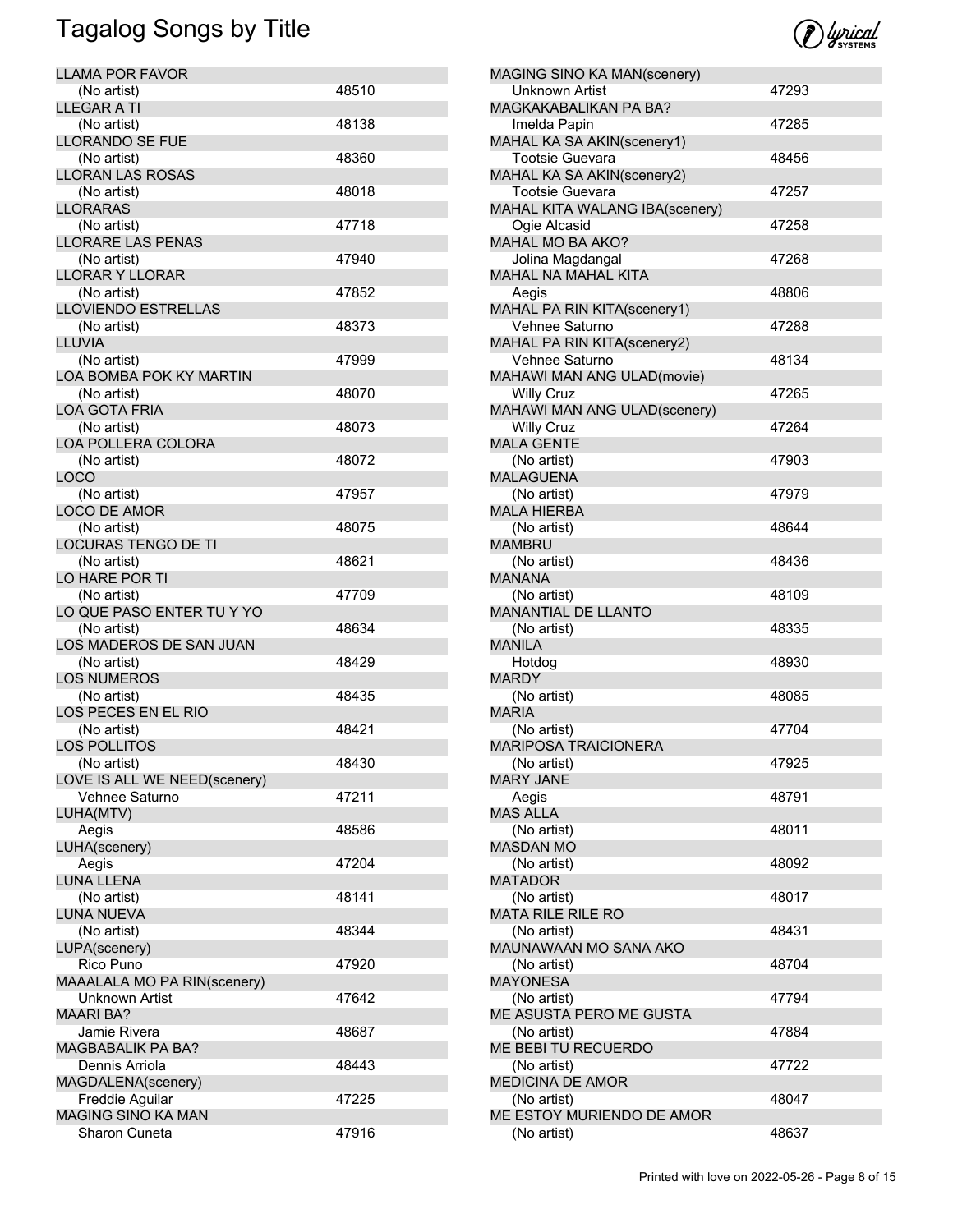| ME FLATA EL ALIENTO           |       |
|-------------------------------|-------|
| (No artist)                   | 48385 |
| ME HUELE A SOLEDAD            |       |
| (No artist)                   | 47799 |
| <b>MELINA</b>                 |       |
| (No artist)                   | 48411 |
| ME MINASY TE MINA             |       |
| (No artist)                   | 48236 |
| MEMORIES OF OUR DREAM         |       |
| (No artist)                   | 48006 |
| ME MUERO POR ESTAR CONTIGO    |       |
| (No artist)                   | 48481 |
| <b>MENTA Y CANELA</b>         |       |
| (No artist)                   | 48378 |
| <b>MENTIRA</b>                |       |
| (No artist)                   | 47827 |
| <b>MENTIRAS</b>               |       |
| (No artist)                   | 47853 |
| MENTIROSA(scenery1)           |       |
| <b>Unknown Artist</b>         | 48277 |
| MENTIROSA(scenery2)           |       |
| <b>Unknown Artist</b>         | 47874 |
| MENTIROSO(scenery1)           |       |
| <b>Unknown Artist</b>         | 47797 |
| MENTIROSO(scenery2)           |       |
| Unknown Artist                | 48000 |
| <b>MERON BA?</b>              |       |
| (No artist)                   | 48696 |
| ME VOLVIERON A HABLAR DE ELLA |       |
| (No artist)                   | 48310 |
| ME VOY A QUITAR DEL MEDIO     |       |
| (No artist)                   | 48471 |
| ME VOY A QULTAR DE EN MODLO   |       |
|                               |       |
|                               |       |
| (No artist)                   | 48364 |
| ME VOY PA'L PUEBLO            |       |
| (No artist)                   | 48353 |
| <b>MEXICO LINDOY QUERIDO</b>  |       |
| (No artist)                   | 48260 |
| <b>MIA</b>                    |       |
| (No artist)                   | 48290 |
| <b>MI BOMBOM</b>              |       |
| (No artist)                   | 48388 |
| MI BOMBON(scenery1)           |       |
| <b>Unknown Artist</b>         | 47888 |
| MI BOMBON(scenery2)           |       |
| <b>Unknown Artist</b>         | 47948 |
| <b>MICAELA</b>                |       |
| (No artist)                   | 48033 |
| MI COMADRE TERE               |       |
| (No artist)                   | 48444 |
| MI CORAZON ES UN GITANO       |       |
| (No artist)                   | 48492 |
| <b>MIENTES TAN BIEN</b>       |       |
| (No artist)                   | 48026 |
| MI FORMA DE SENTIR            |       |
| (No artist)                   | 48466 |
| MI HISTORIA ENTRE TUS DEDOS   |       |
| (No artist)                   | 48209 |
| <b>MIN</b>                    |       |
| (No artist)                   | 48313 |
| MI NINA MUJER                 |       |
| (No artist)                   | 47841 |
| <b>MINUTOS</b><br>(No artist) | 47939 |



| <b>MI PRIMER MILLON</b>                  |       |
|------------------------------------------|-------|
| (No artist)                              | 47887 |
| <b>MI REINA</b>                          |       |
| (No artist)                              | 48045 |
| MIS MANOS EN TU CINTURA                  |       |
|                                          | 48249 |
| (No artist)                              |       |
| <b>MI TIERRA</b>                         |       |
| (No artist)                              | 48278 |
| MI VIDA SIN TU AMOR.                     |       |
| (No artist)                              | 48171 |
| <b>MJENYEME</b>                          |       |
| (No artist)                              | 48314 |
| <b>ML NINA</b>                           |       |
| (No artist)                              | 48202 |
|                                          |       |
| <b>MNYONESA</b>                          |       |
| (No artist)                              | 48275 |
| <b>MORENA MIA</b>                        |       |
| (No artist)                              | 48342 |
| MORI                                     |       |
| (No artist)                              | 47943 |
| <b>MORRINAS</b>                          |       |
| (No artist)                              | 47587 |
| <b>MOSCAS EN IA CASA</b>                 |       |
|                                          |       |
| (No artist)                              | 48056 |
| MR.KUPIDO(scenery)                       |       |
| <b>Tootsie Guevara</b>                   | 47638 |
| MUCHACHO ESTA NOCHE ME EMBORRACHO        |       |
| (No artist)                              | 47942 |
| <b>MUCHACHO MALO</b>                     |       |
| (No artist)                              | 48324 |
| <b>MUCH LONGER</b>                       |       |
|                                          |       |
| (No artist)                              | 47637 |
| MUCHO CARAZON                            |       |
| (No artist)                              | 48640 |
| <b>MUJER LATINA</b>                      |       |
| (No artist)                              |       |
|                                          | 47890 |
|                                          |       |
| MULA NOON HANGGANG NGAYON                |       |
| Lea Salonga                              | 47278 |
| <b>MULERES DIVINAS</b>                   |       |
| (No artist)                              | 47953 |
| <b>MULI</b>                              |       |
| Rodel Naval                              | 48307 |
| MUSICA LIGERA                            |       |
| (No artist)                              | 47753 |
|                                          |       |
| MUY DENTRO DE MI                         |       |
| (No artist)                              | 48078 |
| <b>NAAALALA KA(scenery)</b>              |       |
| Rey Valera                               | 47324 |
| NADIE SE MUERE                           |       |
| (No artist)                              | 47993 |
| NA HAY CAMA PA' TANTA GENTE              |       |
| (No artist)                              | 48237 |
| <b>NAISIP MO BA?</b>                     |       |
|                                          |       |
| <b>Butch Montejo</b>                     | 47332 |
|                                          |       |
| (No artist)                              | 48247 |
| NA ME MINES ASI<br>NANDITO AKO(scenery1) |       |
| Ogie Alcasid                             | 48903 |
|                                          |       |
| NANDITO AKO (scenery2)<br>Ogie Alcasid   | 47306 |
|                                          |       |
| NANGHIHINAYANG(MTV1)                     |       |
| Jeremiah                                 | 47301 |
| NA NOCHE DE COPAS<br>(No artist)         | 48629 |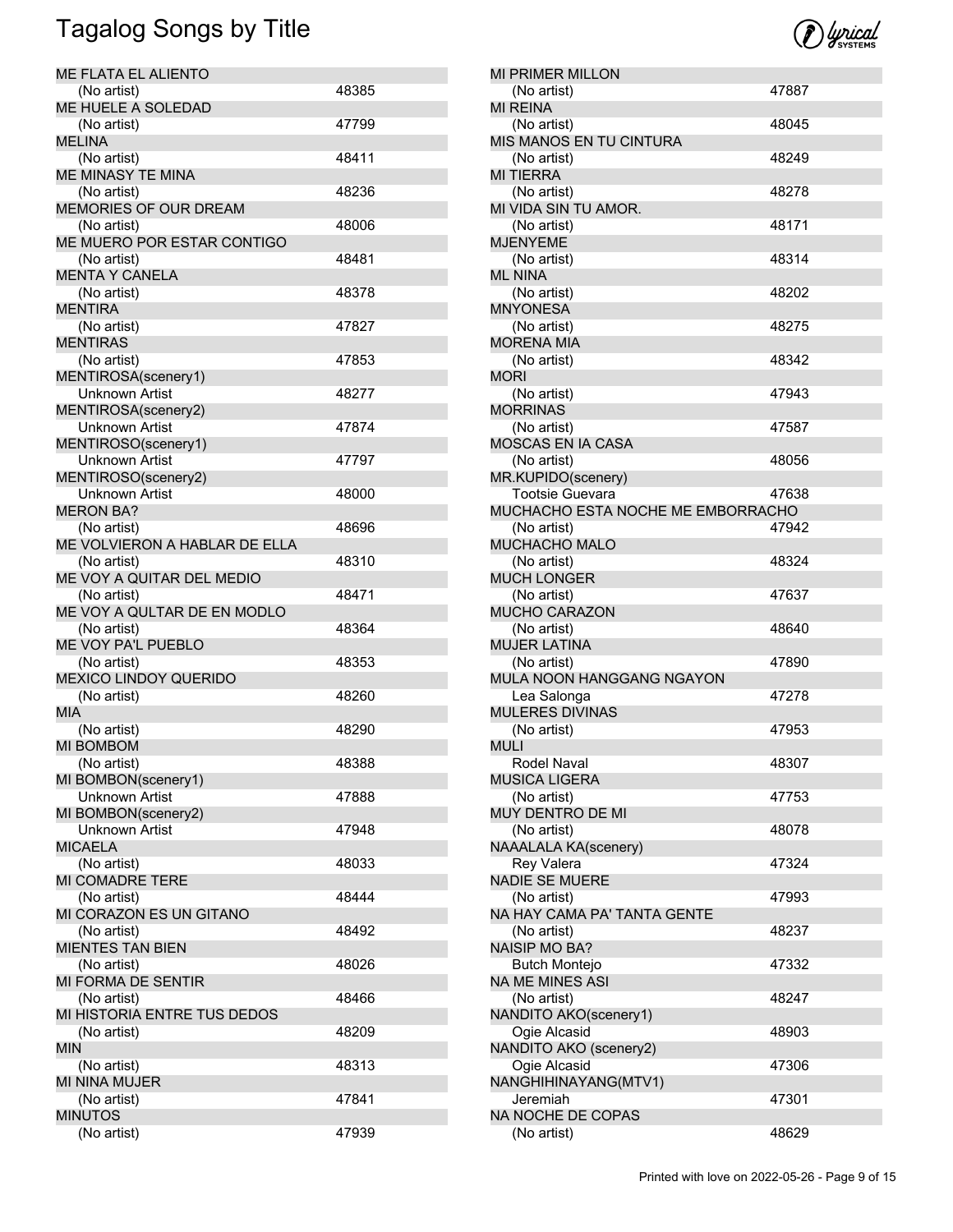| NA SPEAKE SPANISH                           |       |
|---------------------------------------------|-------|
| (No artist)                                 | 48230 |
| NATUTULOG BA ANG DIYOS(scenery1)            |       |
| G.Calenciano                                | 47317 |
|                                             |       |
| NATUTULOG BA ANG DIYOS(scenery2)            |       |
| G.Calenciano                                | 48084 |
| <b>NECESIDAD</b>                            |       |
| (No artist)                                 | 47829 |
| <b>NGANO BA?</b>                            |       |
| Emil Losenada                               | 47316 |
| NGAYONG WAIA KA NA                          |       |
| (No artist)                                 | 48703 |
| NI UNA LAGRIMA MAS                          |       |
| (No artist)                                 | 48208 |
| NL TU NL YO                                 |       |
| (No artist)                                 | 48369 |
| NO.                                         |       |
|                                             |       |
| (No artist)                                 | 47981 |
| NOCHE DE PAZ                                |       |
| (No artist)                                 | 48419 |
| <b>NO HACE FALTA</b>                        |       |
| (No artist)                                 | 47932 |
| <b>NO ME AMES</b>                           |       |
| (No artist)                                 | 47995 |
| NO ME CONOCES                               |       |
| Marc Anthony                                | 48414 |
| NO ME DEJES DE QUERER                       |       |
|                                             | 48055 |
| (No artist)                                 |       |
| <b>NO ME ENSENASTE</b>                      |       |
| (No artist)                                 | 47833 |
| NO ME OLATIQUES MAS                         |       |
| (No artist)                                 | 48374 |
| NO PUDE QUIT ARTELAS ESPINAS                |       |
| (No artist)                                 | 48312 |
| <b>NO SE OLVIDAR</b>                        |       |
| (No artist)                                 | 47712 |
| <b>NO SEPA FACIL</b>                        |       |
| (No artist)                                 | 48666 |
| NO SE TU                                    |       |
| (No artist)                                 | 48594 |
| <b>NOSOTROS</b>                             |       |
|                                             |       |
| (No artist)                                 | 48617 |
| <b>NOSTALGIA</b>                            |       |
| (No artist)                                 | 48156 |
| NO TE OL VIDARE                             |       |
| (No artist)                                 | 48667 |
| NO VOY A TRABAJAR                           |       |
| (No artist)                                 | 47872 |
| NUESTRO JURAMENTO                           |       |
| (No artist)                                 | 48229 |
| <b>ODIAME</b>                               |       |
| (No artist)                                 | 48257 |
| <b>OJITOS BELLOS</b>                        |       |
|                                             |       |
| (No artist)                                 | 48119 |
| OJOS QSI                                    |       |
| (No artist)                                 | 48101 |
| O ME VOY O TE VAS                           |       |
| (No artist)                                 | 47788 |
| ONLY ME AND YOU(scenery1)                   |       |
| Donna Cruz                                  | 47970 |
| ONLY ME AND YOU(scenery2)                   |       |
|                                             |       |
|                                             |       |
| Donna Cruz                                  | 48839 |
| <b>ONLY YOU</b> (scenery)<br>Pops Fernandez | 48710 |



| <b>OOPS! TEKALANG</b>          |       |
|--------------------------------|-------|
| Ara Mina                       | 48345 |
| OTSO OTSO                      |       |
| Bayani Agbayani                | 48981 |
| <b>OXIGENO</b>                 |       |
| (No artist)                    | 48280 |
|                                |       |
| <b>PA'TI NO ESTOY</b>          |       |
| (No artist)                    | 48337 |
| PAALAM NA(scenery)             |       |
| Rechel Ale.Jandro              | 47404 |
| PAANO BA?(MTV)                 |       |
|                                |       |
| Aegis                          | 48497 |
| PAANO BA?(scenery)             |       |
| Aegis                          | 48779 |
| PAANO KAYA?                    |       |
| (No artist)                    | 48082 |
| PAGDATING NG PANAHON(MTV1)     |       |
|                                |       |
| Aiza Seguerra                  | 48805 |
| <b>PAIS TROPICAL</b>           |       |
| (No artist)                    | 48271 |
| PAKISABI NA LANG               |       |
| Aiza Seguerra                  | 48794 |
|                                |       |
| PALABRAS PALABRAS              |       |
| (No artist)                    | 48480 |
| PALOMA HERRANTE                |       |
| (No artist)                    | 47956 |
| PAMINSAN-MINSAN(scenery)       |       |
|                                |       |
| Unknown Artist                 | 47364 |
| PAMINSAN-MINSAN(scenery2)      |       |
| Unknown Artist                 | 47640 |
| <b>PANAKIP BUTAS</b>           |       |
| (No artist)                    | 47643 |
|                                |       |
| PANGAKO(MTV1)                  |       |
| Regine Velasquez               | 49022 |
| PANGAKO(scenery)               |       |
| Rey Valera                     | 47373 |
| PANIWALAAN MO                  |       |
|                                | 48507 |
| (No artist)                    |       |
| PARA AMARNOS MSA               |       |
| (No artist)                    | 48517 |
| <b>PARA MI</b>                 |       |
| (No artist)                    | 48027 |
| PARA NO VERTE MAS              |       |
|                                |       |
| (No artist)                    | 47855 |
| PARA QUE LA VIDA               |       |
| (No artist)                    | 47900 |
| PARA QUE TE QUEDES CONMIGO     |       |
| (No artist)                    | 48625 |
|                                |       |
| PARECE QUE FUE AYER(scenery1)  |       |
| Unknown Artist                 | 48478 |
| PARECE QUE FUE AYER(scenery2)  |       |
| Unknown Artist                 | 48186 |
| PARTE DE MI                    |       |
|                                |       |
| (No artist)                    | 48215 |
| PASAN KO ANG DAIGDIG(scenery1) |       |
| <b>Willy Cruz</b>              | 47396 |
| PASAN KO ANG DAIGDIG(scenery2) |       |
| <b>Willy Cruz</b>              | 48865 |
| PECAME TU VICIO                |       |
|                                |       |
| (No artist)                    | 48279 |
| PEGAME TU VICIO                |       |
| (No artist)                    | 47721 |
| <b>PENELOPE</b>                |       |
| (No artist)                    | 48152 |
|                                |       |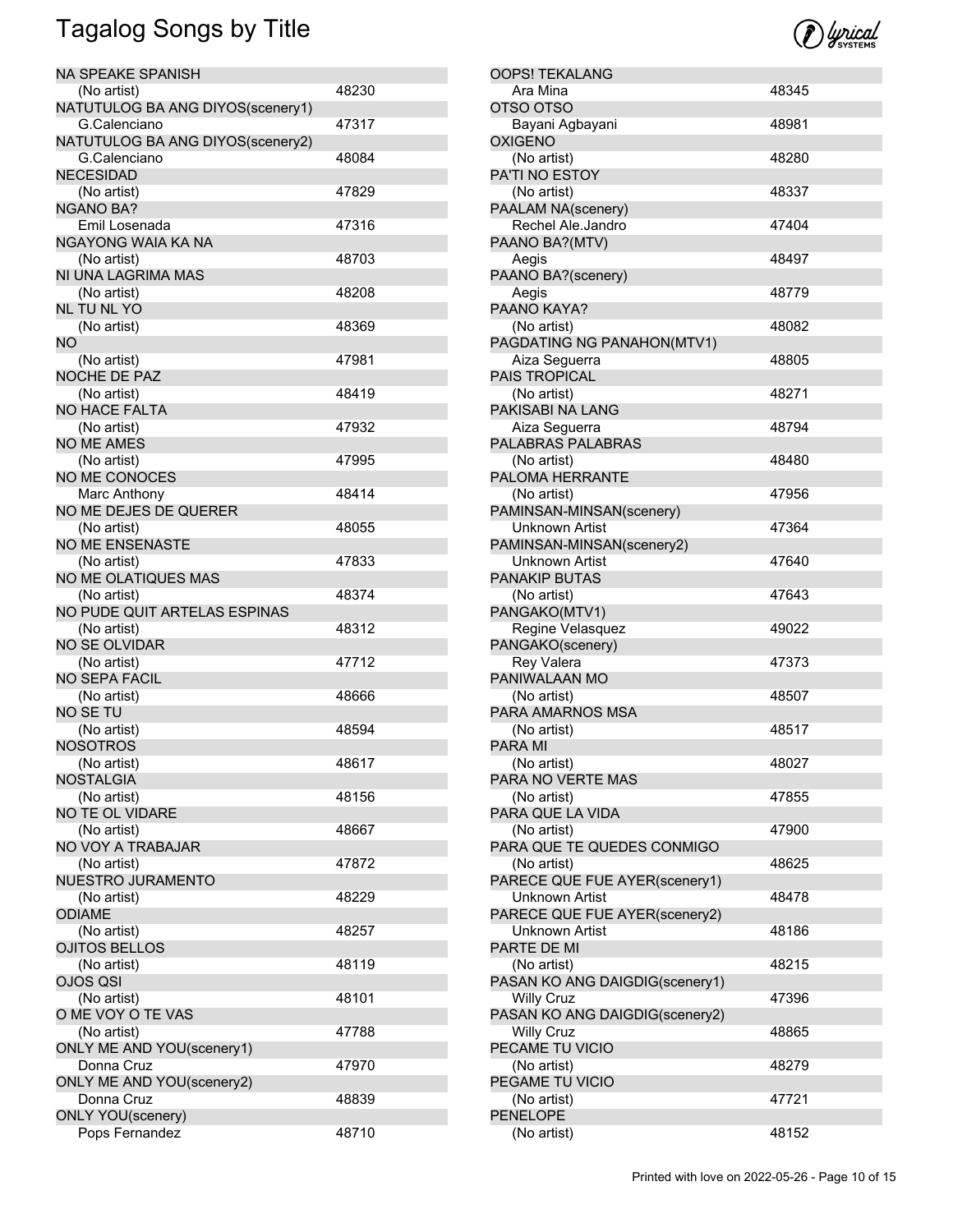| PERDI MI OJO DE VENADO      |       |
|-----------------------------|-------|
| (No artist)                 | 47741 |
| <b>PERDON</b>               |       |
| (No artist)                 | 47986 |
| PERDONAME(scenery1)         |       |
| <b>C.Blanes Cortes</b>      | 48284 |
| PERDONAME(scenery2)         |       |
| C.Blanes Cortes             | 47630 |
| PERDONAME MI AMOR           |       |
| (No artist)                 | 47791 |
| PERDONAME OLVIDALO          |       |
| (No artist)                 | 48470 |
| PERFUME DE GARDENIAS        |       |
| (No artist)                 | 47758 |
| PERO ME ACUERDO DE TI       |       |
| (No artist)                 | 48140 |
| PIEL CANELA<br>(No artist)  | 47584 |
| PIEL MORENA                 |       |
| (No artist)                 | 47707 |
| PIENSA EN MI(scenery1) \n   |       |
| <b>Unknown Artist</b>       | 47857 |
| PIENSA EN MI(scenery2)      |       |
| Unknown Artist              | 48331 |
| PIES DESCALZOS              |       |
| (No artist)                 | 47708 |
| <b>PINTAME</b>              |       |
| (No artist)                 | 47881 |
| PLEASE STAY                 |       |
| (No artist)                 | 47729 |
| POR AMARTE ASI              |       |
| (No artist)                 | 47705 |
| POR AMOR                    |       |
| (No artist)                 | 47710 |
| POR BU AMOR                 |       |
| (No artist)                 | 48104 |
| POR ELLA                    |       |
| (No artist)                 | 47589 |
| POR MUJERES COMO TU         |       |
| (No artist)                 | 47724 |
| PORQUE TE CONOCI            |       |
| (No artist)                 | 47828 |
| PORQUE TE QUIERO            |       |
| (No artist)                 | 48096 |
| PORQUE TE VAS               |       |
| (No artist)                 | 47749 |
| POR UN AMOR                 |       |
| (No artist)                 | 48708 |
| PRESENCIE TU AMOR           |       |
| (No artist)                 | 48325 |
| PROBLEMANG PUSO(scenery1)   |       |
| Vehnee Saturno              | 47412 |
| PROBLEMANG PUSO(scenery2)   |       |
| Vehnee Saturno              | 47411 |
| PROCURO OLVIDARTE           |       |
| (No artist)                 | 48623 |
| <b>PROWRA</b>               |       |
| (No artist)                 | 48194 |
| PUEDEN DECIN                |       |
| (No artist)                 | 48241 |
| PUEDES CONTAR CONM I GO     |       |
| (No artist)<br>PUERTO MONTT | 47931 |
|                             | 48063 |
| (No artist)                 |       |



| QUE ALGUIEN THE DIA                                  |       |
|------------------------------------------------------|-------|
| (No artist)                                          | 48035 |
| <b>QUE BONITA PAREJA</b>                             |       |
| (No artist)                                          | 47789 |
| QUE BUENO(scenery1) \n                               |       |
| <b>Unknown Artist</b>                                | 48185 |
| QUE BUENO(scenery2)                                  |       |
| <b>Unknown Artist</b>                                | 48476 |
| <b>QUE CANAS</b>                                     | 47938 |
| (No artist)<br><b>QUEDATE</b>                        |       |
| (No artist)                                          | 48323 |
| QUE EL RITMO NO PARE                                 |       |
| (No artist)                                          | 48336 |
| QUE HARIA SIN TI                                     |       |
| (No artist)                                          | 48375 |
| <b>QUEIEREME MUCHO</b>                               |       |
| (No artist)                                          | 47583 |
| QUE LE DEN CANDELA                                   |       |
| (No artist)                                          | 48407 |
| QUE LLUEVAI QUE LLUEVA                               |       |
| (No artist)                                          | 48445 |
| QUE LOCURA ENAMORARME DE TI                          |       |
| (No artist)                                          | 48002 |
| QUE MANERA DE QUERERTE                               |       |
| (No artist)                                          | 48058 |
| QUE ME QUEDES TU                                     |       |
| (No artist)                                          | 47924 |
| QUE NADIE SEPA MI SUFRIR(scenery1)                   |       |
| Unknown Artist                                       | 47588 |
| QUE NADIE SEPA MI SUFRIR(scenery2)<br>Unknown Artist | 47849 |
| QUE NO QUEDE HUELLA                                  |       |
| (No artist)                                          | 47848 |
| QUE PASA ENTRE LOS DOS                               |       |
| (No artist)                                          | 48482 |
| <b>QUE PASE EL REY</b>                               |       |
| (No artist)                                          | 48446 |
| <b>QUERIDO LADRON</b>                                |       |
| (No artist)                                          | 47934 |
| QUIEN                                                |       |
| (No artist)                                          | 48473 |
| QUIEN COMO TU                                        |       |
| (No artist)                                          | 48669 |
| QUIERO AMANECER CON ALGUIEN                          |       |
| (No artist)<br><b>QUIMBARA</b>                       | 48516 |
| (No artist)                                          | 47990 |
| QUISIERA PODER OLVIDARME                             |       |
| (No artist)                                          | 47837 |
| QUISIERA SER                                         |       |
| (No artist)                                          | 48139 |
| <b>QUITAME ESE HOMBRE</b>                            |       |
| (No artist)                                          | 47786 |
| QUIZAS                                               |       |
| (No artist)                                          | 47906 |
| QUJEN?                                               |       |
| (No artist)                                          | 48184 |
| <b>QUJTAME ESE KOMBRE</b>                            |       |
| (No artist)                                          | 48316 |
| QU NINQUNA                                           |       |
| (No artist)                                          | 48106 |
| <b>QVAN BOLICHE</b><br>(No artist)                   |       |
|                                                      | 48147 |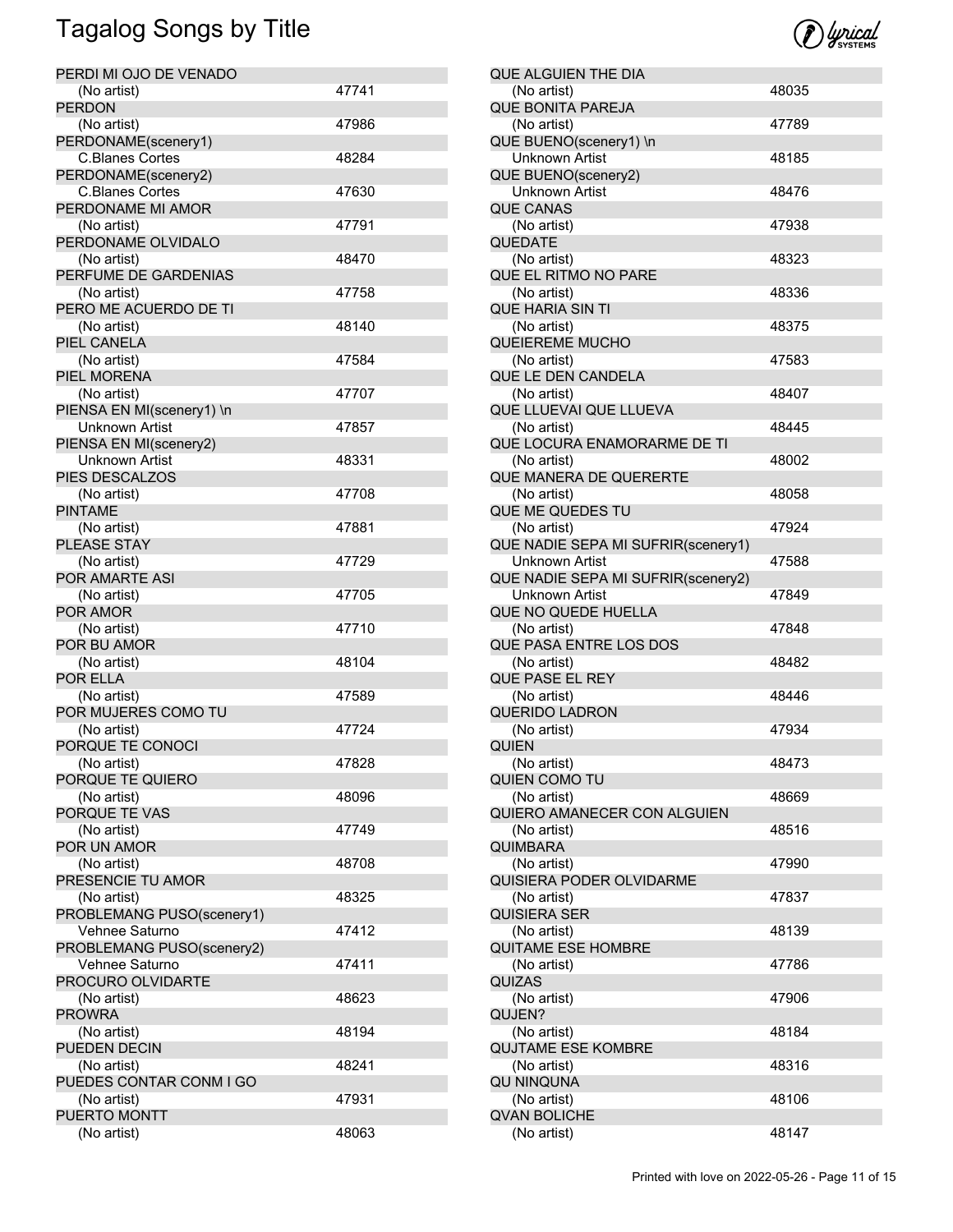| QYE MI AMOR                 |       |
|-----------------------------|-------|
| (No artist)                 | 47750 |
| <b>RECONCILIACION</b>       |       |
| (No artist)                 | 48326 |
| RECUERDAME BONITO           |       |
| (No artist)                 | 47984 |
| <b>REENCARNACJON</b>        |       |
| (No artist)                 | 48320 |
| REFRAIN(scenery)            |       |
| Jose Mari Chan              | 47421 |
| REFRAIN(scenery1)           |       |
| Jose Mari Chan              | 47921 |
| <b>REFUGIO</b>              |       |
| (No artist)                 | 48108 |
| <b>REGRESA A MI</b>         |       |
| (No artist)                 | 47713 |
| REINA DE CORAZONES          |       |
| (No artist)                 | 48645 |
| <b>REINA Y CENICIENTA</b>   |       |
| (No artist)                 | 48647 |
| <b>RENACER</b>              |       |
| (No artist)                 | 48630 |
| <b>RICO VACILON</b>         |       |
| (No artist)                 | 48401 |
| <b>RIE Y LLORA</b>          |       |
| (No artist)                 | 47949 |
| <b>RITMO TOTAL</b>          |       |
| (No artist)                 | 48053 |
| RODOIFO EL RENO             |       |
| (No artist)                 | 48420 |
| <b>ROMPECINTURAS</b>        |       |
| (No artist)                 | 48046 |
| <b>RUMBERA</b>              |       |
| (No artist)                 | 47996 |
| <b>SA AKING PAGIISA</b>     |       |
| Regine Velasquez            | 48870 |
| SA AKING PUSO(scenery1)     |       |
| Unknown Artist              | 47439 |
| SA AKING PUSO(scenery2)     |       |
| Unknown Artist              | 48501 |
| SABA; Y WALA NG WAKAS       |       |
| Unknown                     | 47468 |
| <b>SABOR A MI</b>           |       |
| (No artist)                 | 48495 |
| <b>SABOR A MIEL</b>         |       |
| (No artist)                 | 48624 |
| <b>SABOR A NADA</b>         |       |
| (No artist)                 | 48595 |
| <b>SALOME</b>               |       |
| (No artist)                 | 48059 |
| SA MATA MAKIKITA(scenery)   |       |
| Roy Gob                     | 48505 |
| SANA'Y KAPI; ING KA         |       |
| Jolina Magdangal            | 47451 |
| SANA'Y KAPILING KA(scenery) |       |
| Jolina Magdangal            | 48844 |
| SANA'Y WALA NG WAKAS        |       |
| Sharon Cuneta               | 48897 |
| SANA(scenery)               |       |
| Ogie Alcasid                | 48874 |
| SANA KAHIT MINSAN           |       |
| Ariel Rivera                | 48848 |
| SANA KAHIT MINSAN(scenery1) |       |
| Vehnee Saturno              | 48568 |
|                             |       |



| SANA KAHIT MINSAN(scenery2)  |       |
|------------------------------|-------|
| Vehnee Saturno               | 47453 |
| SANA MAULIT MULI(MTV)        |       |
| Gary Valenciano              | 47461 |
| SANA MAULIT MULI(scenery) \n |       |
| Gary Valenciano              | 47460 |
| SANTA, SANTO                 |       |
| (No artist)                  | 48036 |
| <b>SANTA LUCIA</b>           |       |
|                              |       |
| (No artist)                  | 48238 |
| <b>SA PUSO KO</b>            |       |
| (No artist)                  | 48698 |
| SAYANG(scenery)              |       |
| George Canseco               | 47427 |
| <b>SE ACABO</b>              |       |
|                              |       |
| (No artist)                  | 48648 |
| <b>SECRETO DE AMOR</b>       |       |
| (No artist)                  | 48079 |
| <b>SEDUCEME</b>              |       |
| (No artist)                  | 47908 |
| SE ME OLVIDO OTRA VEZ        |       |
|                              | 47880 |
| (No artist)                  |       |
| <b>SENTIME VIVA</b>          |       |
| (No artist)                  | 48043 |
| <b>SERENATA HUASTECA</b>     |       |
| (No artist)                  | 47978 |
| SE TE NOTA                   |       |
| (No artist)                  | 48065 |
|                              |       |
| SE TE OLVIDA                 |       |
| (No artist)                  | 48157 |
| <b>SET YOU FREE</b>          |       |
| (No artist)                  | 48823 |
| <b>SIEMPRE TE AMARE</b>      |       |
|                              | 48601 |
| (No artist)                  |       |
| SIGUE SIN ML                 |       |
| (No artist)                  | 48380 |
| SI LAS ROSAS PUDIERAN HABLAR |       |
| (No artist)                  | 48256 |
| <b>SINABMARINE</b>           |       |
| Andrew E.                    | 49011 |
|                              |       |
| <b>SIN MIEDO A NADA</b>      |       |
| (No artist)                  | 47905 |
| SI NOS DEJAN                 |       |
| (No artist)                  | 47783 |
| SINO SIYA?                   |       |
| Cherries                     | 47465 |
| SI NO TE HUBIERAS IDO        |       |
|                              | 47902 |
| (No artist)                  |       |
| SINTA(scenery1)              |       |
| Aegis                        | 47430 |
| SINTA(scenery2)              |       |
| Aegis                        | 48786 |
| <b>SIN TANTITA PENA</b>      |       |
|                              |       |
| (No artist)                  | 48292 |
| SIN TI                       |       |
| (No artist)                  | 48494 |
| <b>SIN TIMBAL</b>            |       |
| (No artist)                  | 48402 |
| <b>SIRENA</b>                |       |
|                              |       |
| (No artist)                  | 47882 |
| SI TA MPICSAS                |       |
| (No artist)                  | 48040 |
| SI TU TE VAS                 |       |
| (No artist)                  | 47901 |
|                              |       |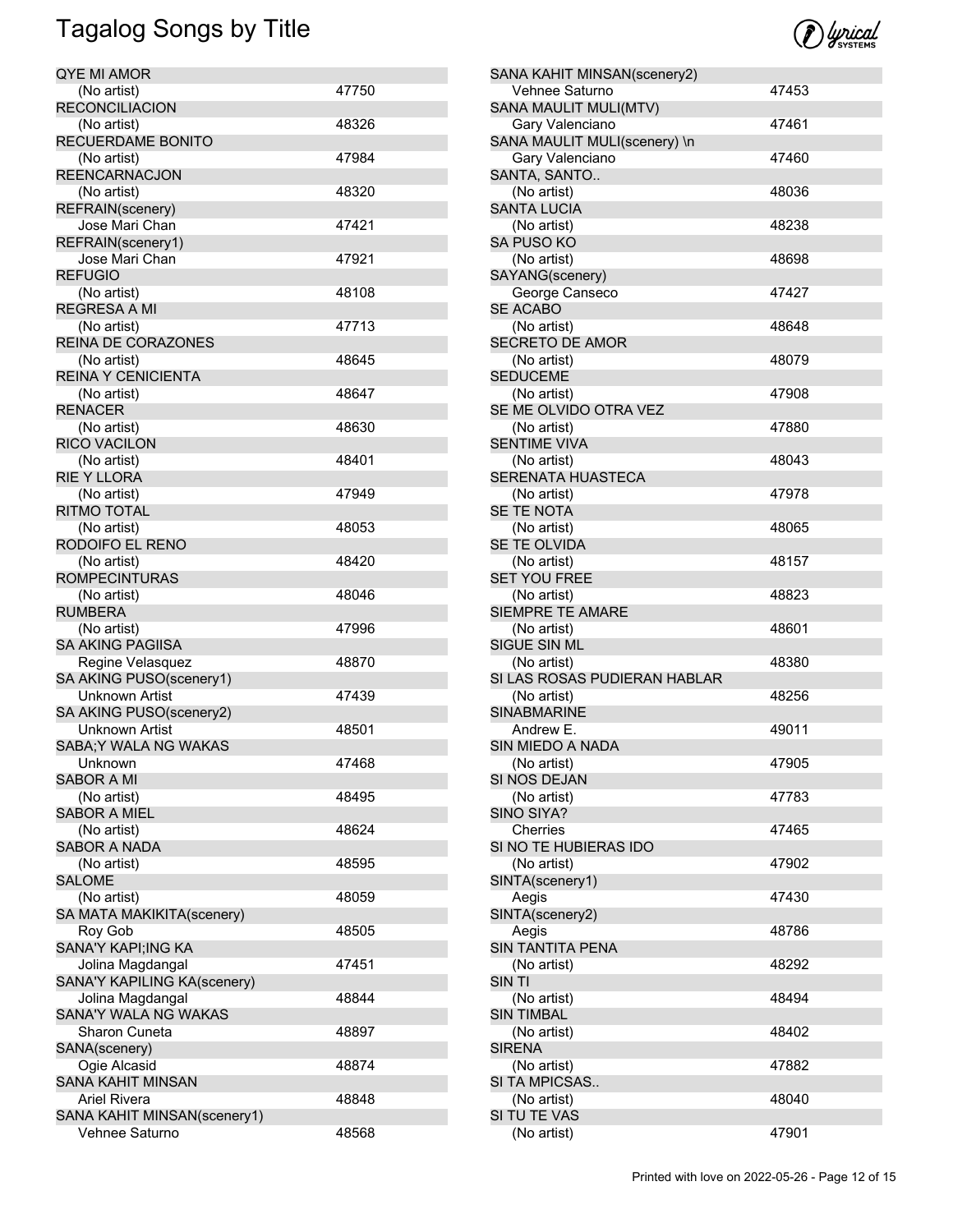| SI VOY A PERDERTE                         |       |
|-------------------------------------------|-------|
| (No artist)                               | 48479 |
| <b>SLENTATE AHF</b>                       |       |
| (No artist)                               | 48199 |
| <b>SL LA VES</b>                          |       |
| (No artist)                               | 48370 |
| SL SUPLEROS, TE ESTOY PENSANDO            |       |
| (No artist)                               | 48201 |
| SOLO QUIERO AMARTE                        |       |
| (No artist)                               | 48163 |
| SO MANY QUESTIONS                         |       |
| (No artist)                               | 48822 |
| SOMEONE'S ALWAYS SAYING GOODBYE(scenery)  |       |
| Allona                                    | 48843 |
| SOMEONE'S ALWAYS SAYING GOODBYE(scenery1) |       |
| Vehnee Saturno                            | 47441 |
| SOMEONE'S ALWAYS SAYING GOODBYE(scenery2) |       |
| Vehnee Saturno                            | 47442 |
| <b>SOMOS NOVIOS</b>                       |       |
| (No artist)                               | 48158 |
| <b>SPANISH GIRL</b>                       |       |
| (No artist)                               | 48329 |
| <b>SUAVECITO</b>                          |       |
| (No artist)                               | 47846 |
| <b>SUAVEMENTE</b>                         |       |
| (No artist)                               | 47989 |
| <b>SUBLIME MUJER(scenery1)</b>            |       |
| Unknown Artist                            | 48477 |
| SUBLIME MUJER(scenery2)                   |       |
| Unknown Artist                            | 48288 |
| <b>SUENA REPETIDA</b>                     |       |
| (No artist)                               | 48293 |
| SUMAYAW, SMUNOD                           |       |
| Boyfriend                                 | 48929 |
| <b>TALENTO DE TV</b>                      |       |
| (No artist)                               | 48074 |
| <b>TALISMDN</b>                           |       |
| (No artist)                               | 48042 |
| <b>TAL VEZ</b>                            |       |
| (No artist)                               | 47927 |
| <b>TARDE</b>                              |       |
| (No artist)                               | 48172 |
| <b>TATUAJES</b>                           |       |
| (No artist)                               | 47754 |
| <b>TE AMARE</b>                           |       |
| (No artist)<br>TE AVISO TE ANUNCIO        | 48212 |
|                                           | 47795 |
| (No artist)                               |       |
| TE CONOZCO BLEN<br>(No artist)            | 48365 |
| TE DEJO MADRLD                            |       |
| (No artist)                               | 48381 |
| <b>TE EXTRANO</b>                         |       |
| (No artist)                               | 48638 |
| TE HE PROMETIDO                           |       |
| (No artist)                               | 48069 |
| TE HICE MAL                               |       |
| (No artist)                               | 47839 |
| TE LO PIDO POR FAVOR                      |       |
| (No artist)                               | 47907 |
| TE NECESITO                               |       |
| (No artist)                               | 48024 |
| <b>TE PROPONGO</b>                        |       |
| (No artist)                               | 48593 |
|                                           |       |



| <b>TE QUIERO</b>            |       |
|-----------------------------|-------|
| (No artist)                 | 47744 |
| TE QUIERO IGUAL QUE AYER    |       |
| (No artist)                 | 48309 |
| TE QUIERO MAS QUE AYER      |       |
| (No artist)                 | 47801 |
| TE QUISE OLVIDAR            |       |
| (No artist)                 | 47832 |
| TE REGALO MIS OJOS          |       |
| (No artist)                 | 48066 |
| TE SIENTO MAS DISTANTE      |       |
| (No artist)                 | 48149 |
| TE SIGO AMANDO              |       |
| (No artist)                 | 47719 |
| <b>TE VAS</b>               |       |
| (No artist)                 | 47831 |
| TE VI VENIR                 |       |
| (No artist)                 | 47830 |
| THE GIRLS SO RIGHT FOR ME   |       |
| (No artist)                 | 48825 |
| THINK IT OVER               |       |
| (No artist)                 | 48828 |
| <b>TODO EMPEZO</b>          |       |
| (No artist)                 | 47992 |
| TODO LO QUIERO DE TI        |       |
| (No artist)                 | 48603 |
| TODO ME CUSTA DE TI         |       |
| (No artist)                 | 47883 |
| <b>TODO MI AMOR</b>         |       |
| (No artist)                 | 47897 |
| <b>TODO POR AMOR</b>        |       |
| (No artist)                 | 48668 |
| TODO TODO TODO              |       |
| (No artist)<br><b>TONTA</b> | 48650 |
| (No artist)                 | 47845 |
| TRIP MO BA?                 |       |
| (No artist)                 | 48700 |
| <b>TRISTES RECUERDOS</b>    |       |
| (No artist)                 | 47778 |
| TU                          |       |
| (No artist)                 | 47714 |
| TU AMOR                     |       |
| (No artist)                 | 48203 |
| TU AMOR O TU DESPRECIO      |       |
| (No artist)                 | 47951 |
| TU CARINITO                 |       |
| (No artist)                 | 48071 |
| TU CONUENCELA               |       |
| (No artist)                 | 48295 |
| TU ERES AJENA               |       |
| (No artist)                 | 48301 |
| TU ERES AJEUA               |       |
| (No artist)                 | 48289 |
| TU ERES MEJOR               |       |
| (No artist)                 | 48333 |
| TU FORMA DE SER             |       |
| (No artist)                 | 47796 |
| TU HOMBRE PERFECTO          |       |
| (No artist)                 | 48376 |
| TU ME ACOSTUMBRASTE         |       |
| (No artist)                 | 48627 |
|                             |       |
| TU ME HACES FALTA           |       |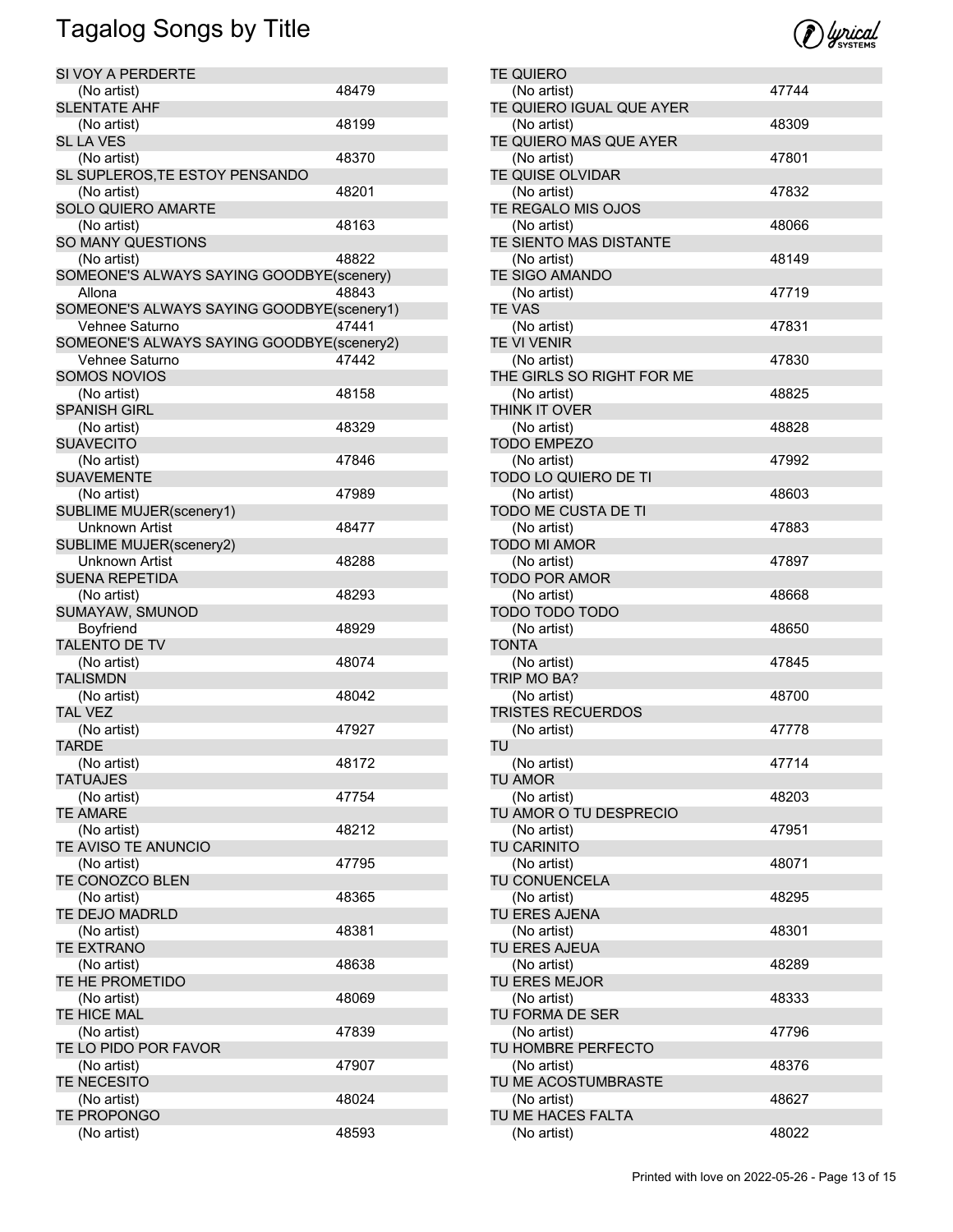| TU ME QUEMAS(scenery1)          |       |
|---------------------------------|-------|
| <b>Unknown Artist</b>           | 47720 |
| TU ME QUEMAS(scenery2)          |       |
| Unknown Artist                  | 48635 |
| TU NECESITAS(scenery1) \n       |       |
| Unknown Artist                  | 47877 |
| TU NECESITAS(scenery2)          |       |
| Unknown Artist                  | 47876 |
| TU NECUENDA                     |       |
| (No artist)                     | 48246 |
| TU NO LE AMAS LE TEMES          |       |
| (No artist)                     | 48021 |
| <b>TU SONRISA</b>               |       |
| (No artist)                     | 47885 |
| TUWING UMUULAN AT KAPILING KA   |       |
| Regine Velasquez                | 48763 |
| TU Y YO                         |       |
| (No artist)                     | 47793 |
| <b>UEPA LEVANTANDOLAS MANOS</b> |       |
| (No artist)                     | 48282 |
| <b>UNA AVENTURA</b>             |       |
| (No artist)                     | 48330 |
| UNA FAN ENAMORADA               |       |
| (No artist)                     | 48168 |
| UNA LAGRIMA NO BASTA            |       |
| (No artist)                     | 47798 |
| <b>UNA NOCHE MAS</b>            |       |
| (No artist)                     | 48081 |
| <b>UNA PAGINA MAS</b>           |       |
| (No artist)                     | 47757 |
| UN BESO Y UNA FLAO              |       |
| (No artist)                     | 48205 |
| UN GATO EN LA OSCURIDAD         |       |
| (No artist)                     | 48597 |
| UN HOMBRE SOLO                  |       |
| (No artist)                     | 47578 |
| <b>UN IDIOTA</b>                |       |
| (No artist)                     | 48299 |
| UN MILLON DE AMIGOS             |       |
| (No artist)                     | 48151 |
| UN MOTIVO                       |       |
| (No artist)                     | 47974 |
| UN NUEVO AMOR                   |       |
| (No artist)                     | 48164 |
| UNO(scenery)                    |       |
| Discepolo+Mores                 | 48153 |
| <b>UNO DOS TRES</b>             |       |
| (No artist)                     | 47847 |
| UN POCO LOCO                    |       |
| (No artist)                     | 48518 |
| UN SIGLO SIN TI                 |       |
| (No artist)                     | 47937 |
| URONG -SULONG(scenery1)         |       |
| Alex Caterdrilla                | 47505 |
| URONG -SULONG(scenery2)         |       |
| Alex Caterdrilla                | 47506 |
| URONGSULONG*                    |       |
| Regine Velasquez                | 48766 |
| <b>USTED</b>                    |       |
| (No artist)                     | 48596 |
| <b>USTED ABUSO</b>              |       |
| (No artist)                     | 48281 |
| USTED SE ME LLEVA LN VIDA       |       |
| (No artist)                     | 48298 |
|                                 |       |



| USTED SE ME LLEVO LA VIDA                   |       |
|---------------------------------------------|-------|
| (No artist)                                 | 47807 |
| VAGABUNDO                                   |       |
| (No artist)                                 | 48368 |
| <b>VEN A MI</b>                             |       |
| (No artist)<br>VEN A MI CASA ESTA NAVIDAD   | 48097 |
| (No artist)                                 | 48425 |
| VEN DEVORAME OTRA VEZ                       |       |
| (No artist)                                 | 48285 |
| <b>VENENO VIL</b>                           |       |
| (No artist)                                 | 47752 |
| <b>VENIA BENDITA</b>                        |       |
| (No artist)                                 | 47755 |
| <b>VIENTO</b>                               |       |
| (No artist)                                 | 47743 |
| VIENTO DLE A LA LLUVIA<br>(No artist)       | 48251 |
| <b>VIVA ESPANA</b>                          |       |
| (No artist)                                 | 48273 |
| VIVIR ASI ES MORIR DE AMOR                  |       |
| (No artist)                                 | 48252 |
| <b>VIVIR LO NUESTRO</b>                     |       |
| (No artist)                                 | 48051 |
| <b>VIVIR SIN AIRE</b>                       |       |
| (No artist)                                 | 47734 |
| <b>VLVE EL VERANO</b>                       |       |
| (No artist)                                 | 48383 |
| <b>VOLVER</b>                               |       |
| (No artist)<br><b>VOLVERE JUNTO A TI</b>    | 48379 |
| (No artist)                                 | 48341 |
| <b>VOLVER VOLVER</b>                        |       |
| (No artist)                                 | 47975 |
| VOY A VOLVERTE LOCA                         |       |
| (No artist)                                 | 47838 |
| <b>VUELA MUY ALTO</b>                       |       |
| (No artist)                                 | 47896 |
| WALA NA BANG PAG-IBIG(scenery)              |       |
| Java                                        | 48852 |
| Vehnee Saturno<br>WALA PA RING IBA(scenery) | 47524 |
| Vehnee Saturno                              | 48976 |
| YA & O VES                                  |       |
| (No artist)                                 | 48114 |
| YA SIME ENAMANE                             |       |
| (No artist)                                 | 48242 |
| Y BASTA DE PROMESAS                         |       |
| (No artist)                                 | 48622 |
| Y COMO ES EL?                               |       |
| J.L.Perales                                 | 47602 |
| YO NACI PARA AMARTE                         |       |
| (No artist)                                 | 48057 |
| YO NO SOY ESA MUJER<br>(No artist)          | 47834 |
| <b>YO OUERJA</b>                            |       |
| (No artist)                                 | 48319 |
| YO PUEDO HACER                              |       |
| (No artist)                                 |       |
|                                             | 47812 |
| YO QUE NO VIVO SIN TI                       |       |
| (No artist)                                 | 48486 |
| YO QUERIA                                   |       |
| (No artist)                                 | 47808 |
| YO SOY AQUEL<br>(No artist)                 | 48061 |